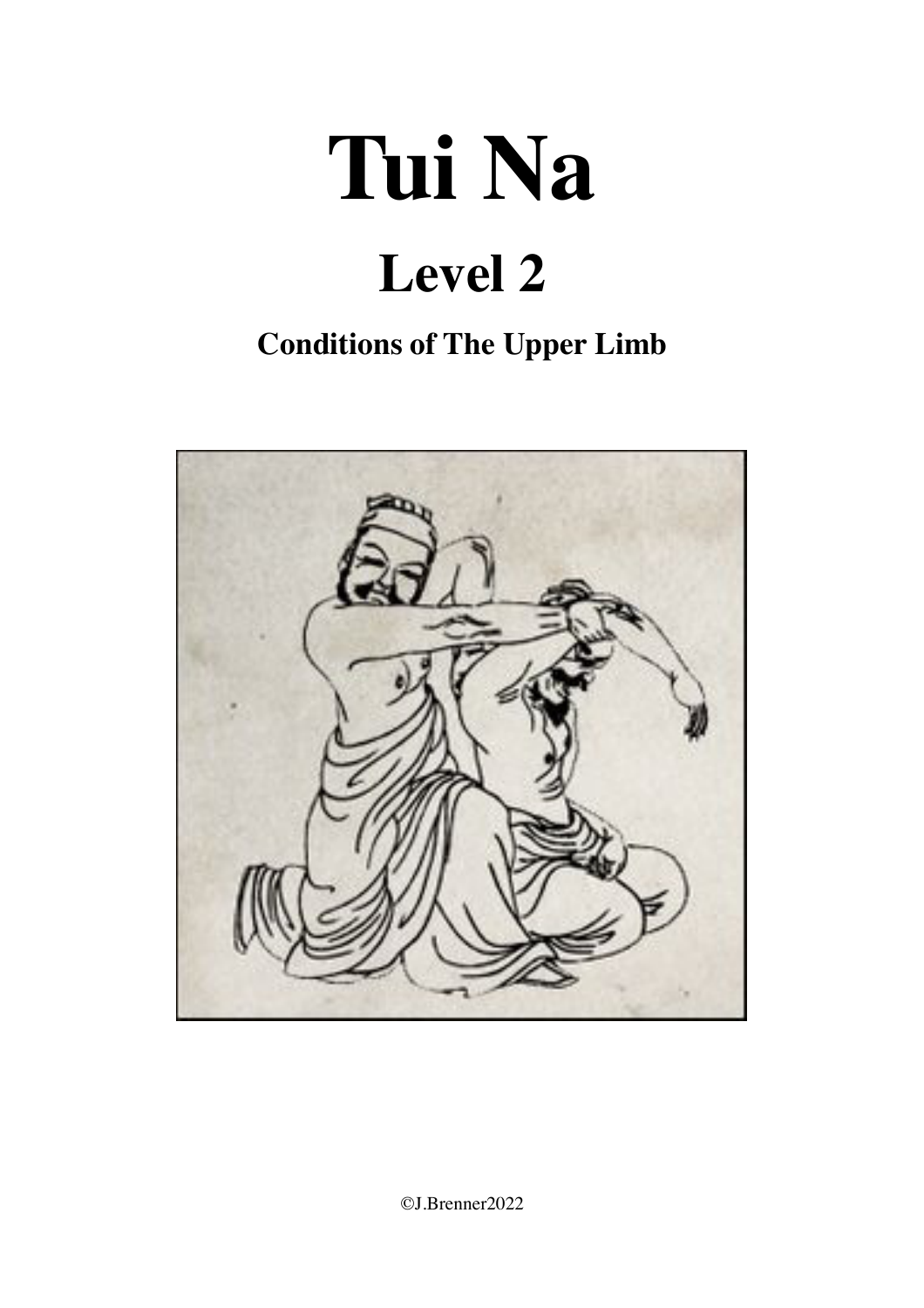#### **Conditions of The Upper Limb Introduction**

Level 2 introduces specific treatments upper limb conditions. Building on the concepts and techniques introduced in the previous level, additional hand techniques are incorporated into treatments that emphasize a global approach to treatment. A common mistake in diagnosis and treatment of pain and dysfunction of the upper limb is to focus only on local structures. Problems in the upper limb often start in the shoulder and neck, where there may be no pain at all, and manifest in the arm and hand. For example carpal tunnel pain and stiffness usually stems from misuse and/or dysfunction of the shoulder and neck. In some cases a pain in the arm can be the result of a problem in the hip, knee or ankle. Examining and treating only the painful areas will often be ineffective or achieve only temporary alleviation of the symptoms.

Like the wing of a bird, the arm begins at the scapular attachments to the spine. Therefore diagnosis and treatment of the upper limb should always begin with neck and thoracic area and include the front of the neck and the chest. For this reason each treatment presented in this section begins with the Tui Na basic neck and shoulder treatment. In this way the neck and shoulder girdle are always included in treatment of the upper limb.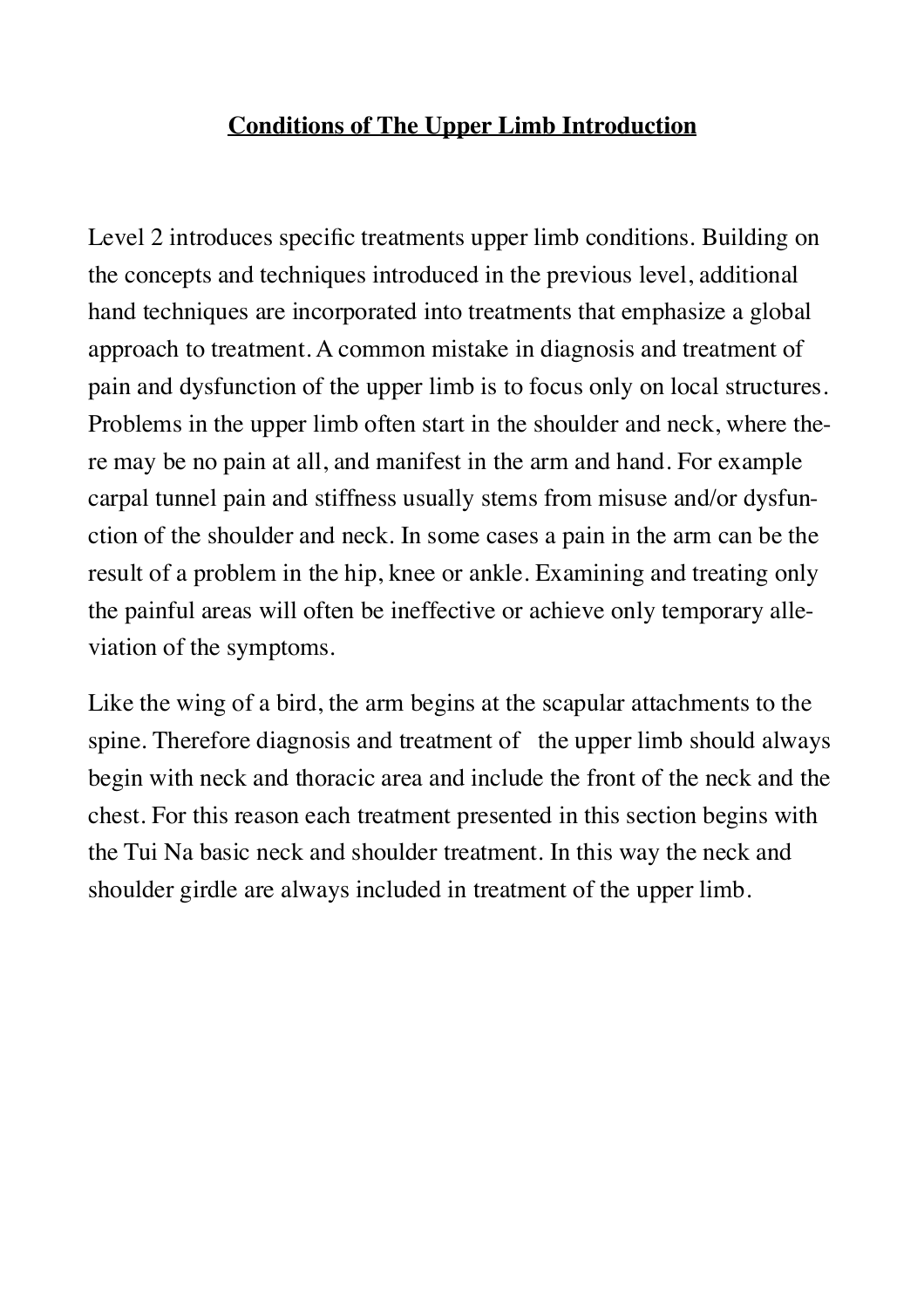#### **Intermediate Hand Techniques**

The hand techniques presented in Level 2 continue to develop the use of the body as the motivating force behind the movement of the hands. Subtler techniques, that vary the depth at which one is working, help to train the practitioner to become aware of the differing levels of stimulus/response that can be focused on during treatment.

©J.Brenner2022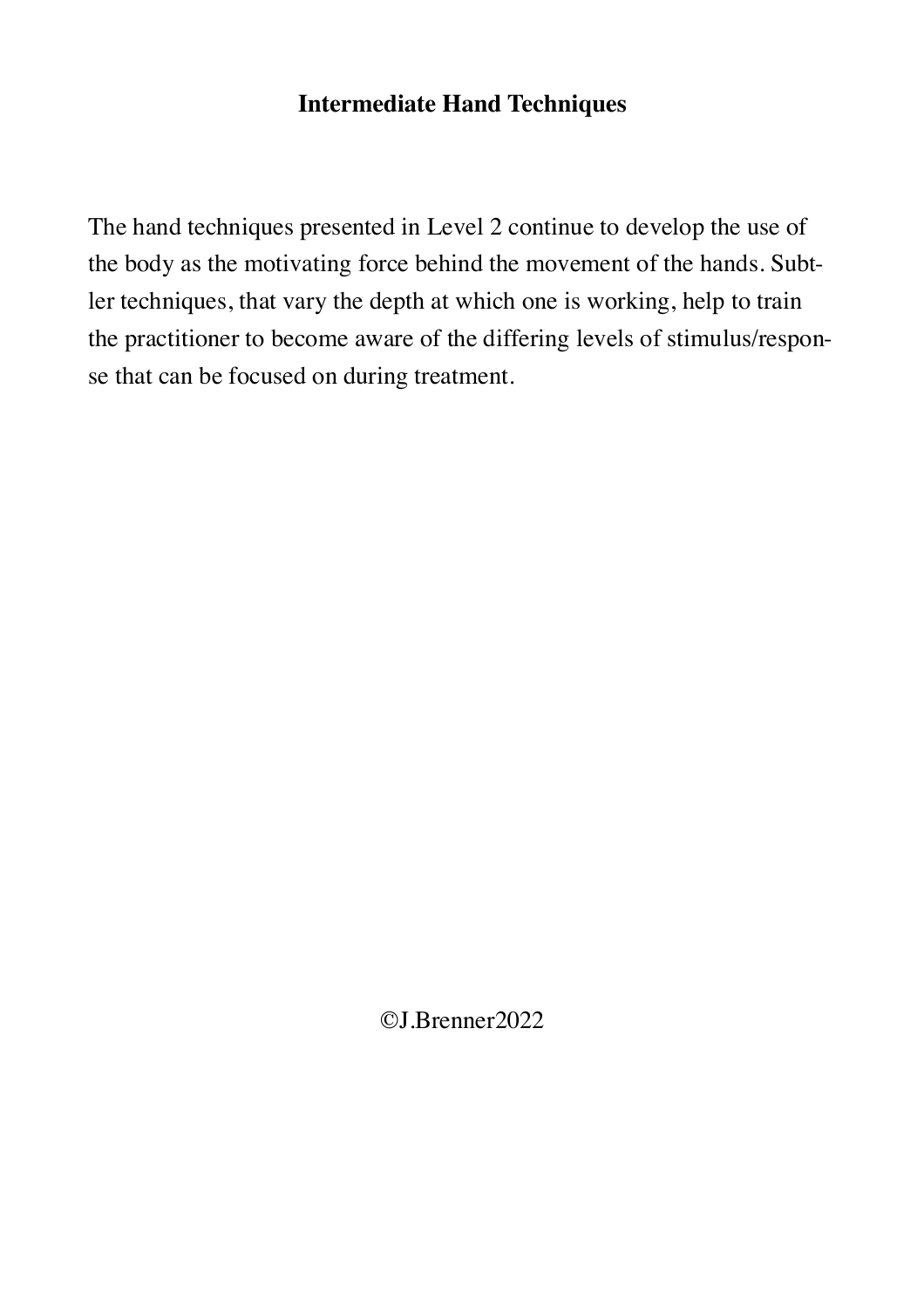## **1. Patting**

The palm of the hand is used to rhythmically pat meridians, muscles and other areas of the body. The force is not strong; yet it penetrates through the skin and superficial muscle layers.

#### **Note:**

Use care when patting on people with a history of pneumothorax, or those at risk (usually thin, young males).

#### **Areas of Use: Effects:**

• Almost anywhere on the body, although with great care on the face and head or neck.

#### **Practice Areas:**

- in surfaces of the body
- Dan Tian
- Head
- Chest

#### **Intention/Image:**

Heavier than knocking

- Acts at the level of the skin and Wei Qi
- Can be used to activate or consolidate the Qi
- Similar to the action used in forming sand into a shape when making a sand castle
- Has the feeling of packing in and consolidating the Qi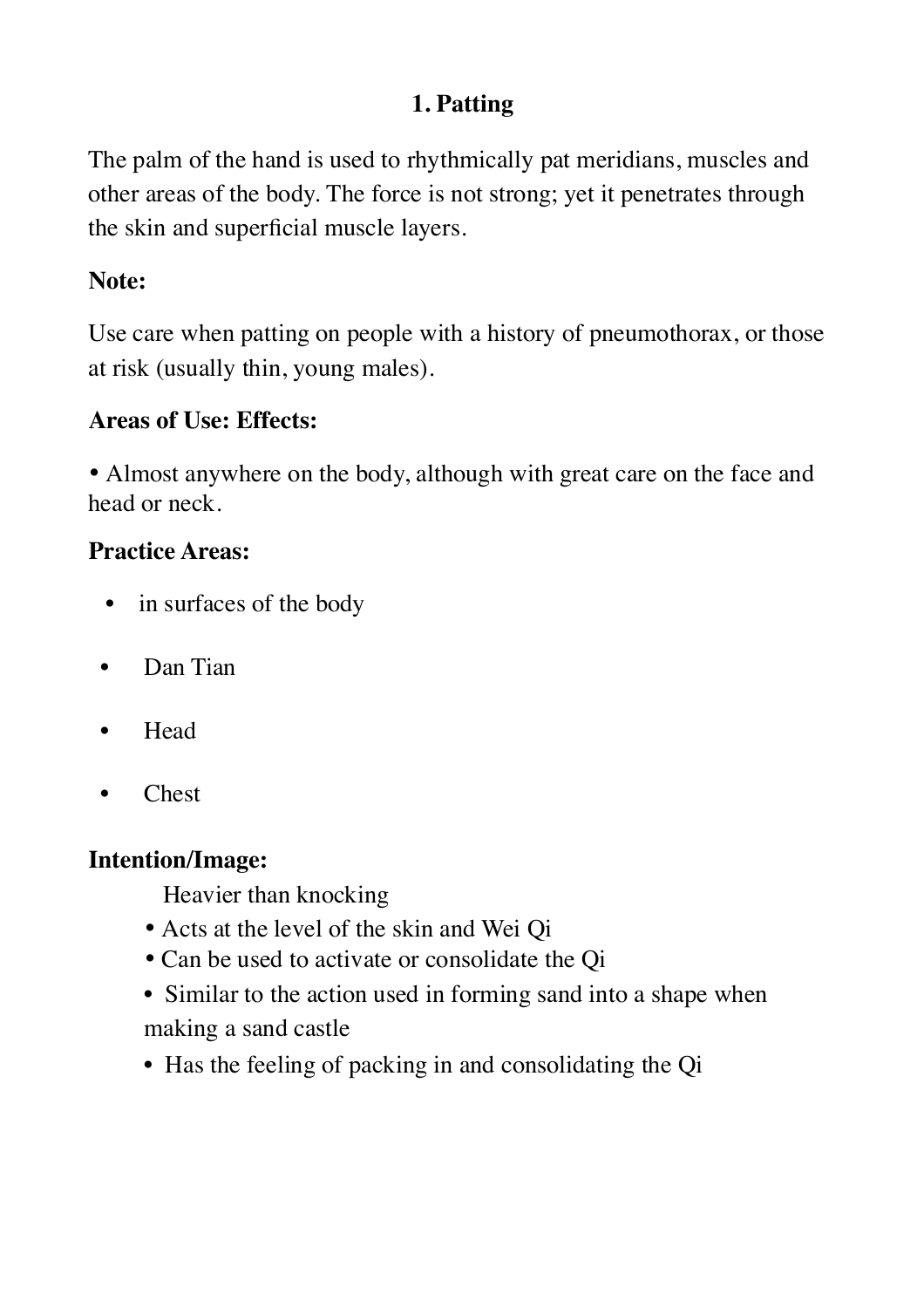## **2. Wringing**

The tissues of large muscle groups are lifted and twisted back and forth with strong force. This technique, although similar to kneading, is a deeper technique affecting the level of the tendons and bones. The muscles are literally "wrung" back and forth between the two hands.

#### **Areas of Use: Effects:**

• The limbs

#### **Practice Areas:**

- Thigh
- Forearm
- Upper arm
- Calf
- **Trapezius**

#### **Intention/Image:**

- Acts at the level of the tendon and bone
- Frees adhesions
	- Separates tendons and bones
- • Like wringing out a towel by twisting in opposing directions

©J.Brenner2022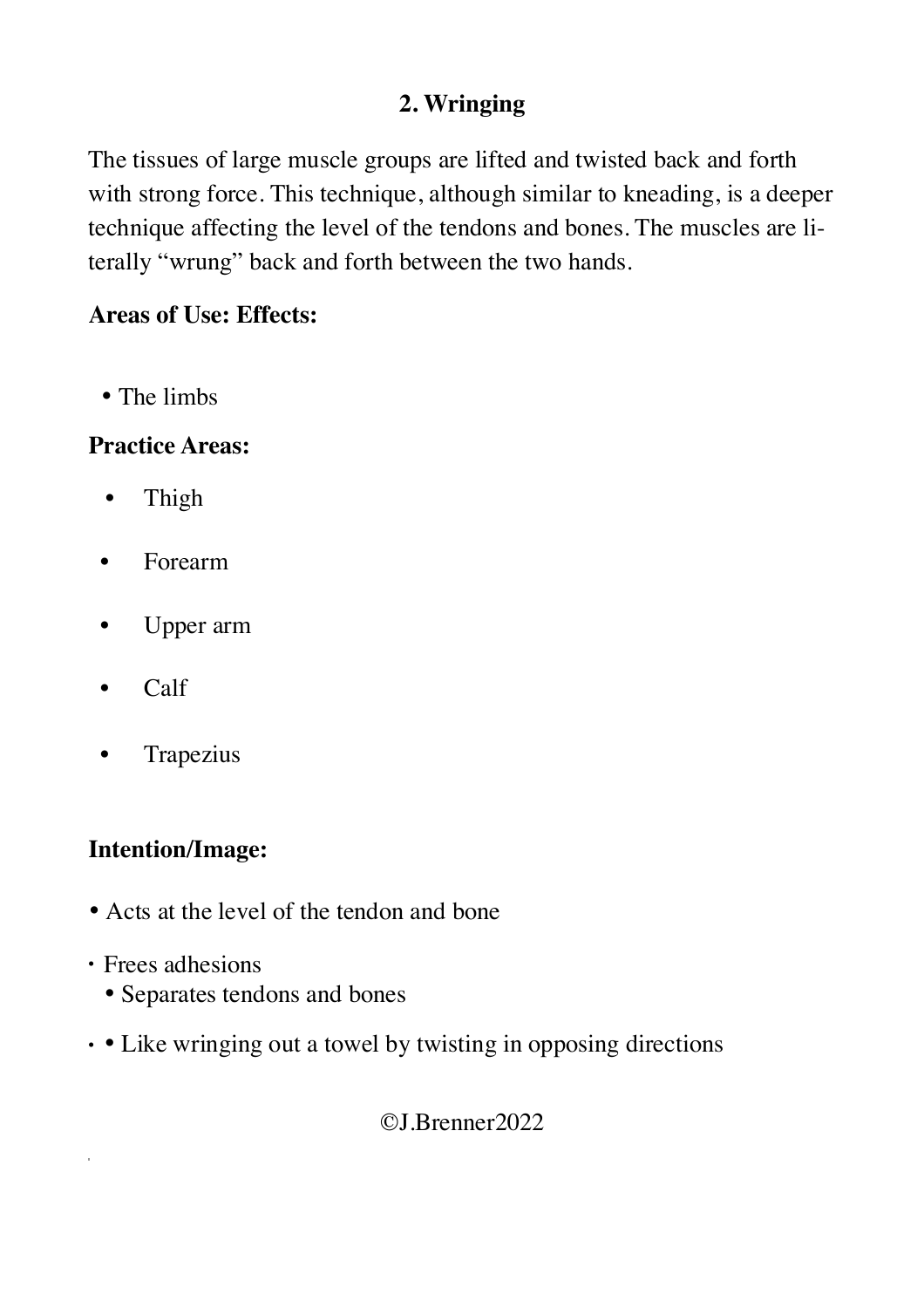## **3. Knuckle Rolling**

A variation of basic rolling, in which the contact surface is the knuckles rather than the back of the hand. The action is like rolling your hand into a fist along the surface of the body. The smaller contact area makes it more useful than basic rolling for working around bony protrusions and crevices.

**Areas of Use:** thick, tight muscles

## **Effects:**

- Acts at the deeper muscle layers
- Relaxes muscle tissue
- Moves Qi and Blood
- Separates adhesions

#### **Practice Areas:**

• Chest

•

•

- Buttocks and sacrum
- Bottom of foot
- Large, thick muscle areas **Intention/Image:**
- The action is a little like rolling up a poster or a Chinese scroll Create a rolling wave that pushes forward and inward rhythcally

• ©J.Brenner2022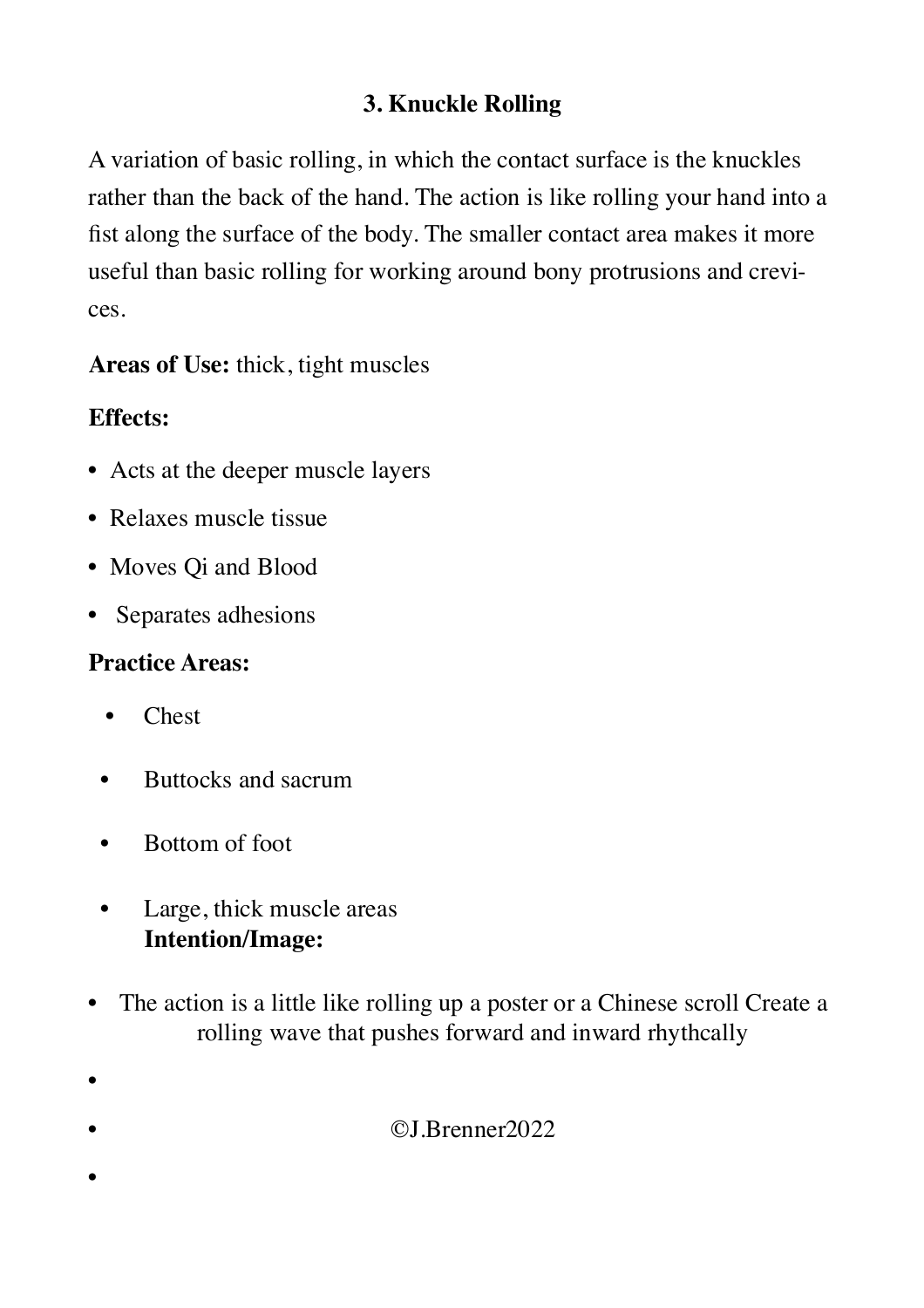## **4. Slapping**

This technique is considerably heavier than patting. The emphasis is on dispensing blockages of Qi rather than consolidating the Qi. It is primarily used on the more heavily muscled Yang surfaces of the body, although it may be used on the Dan Tian and chest area in certain circumstances.

## **Note:**

Use care when slapping on people with a history of pneumothorax, or those at risk (usually thin, young males).

#### **Areas of Use: Effects:**

• Primarily the Yang surfaces of the body

## **Practice Areas:**

- Yang surfaces of the body
- Behind the knee (for dampness)
- Over the kidneys (revival technique)

## **Intention/Image:**

- Heavier than patting
- Dispersing rather than consolidating Qi
- Drives the Qi through the channels
- Like slapping a rug or pillow to knock the dust out
- Should feel like it disperses the Qi outward in all directions

#### ©J.Brenner2022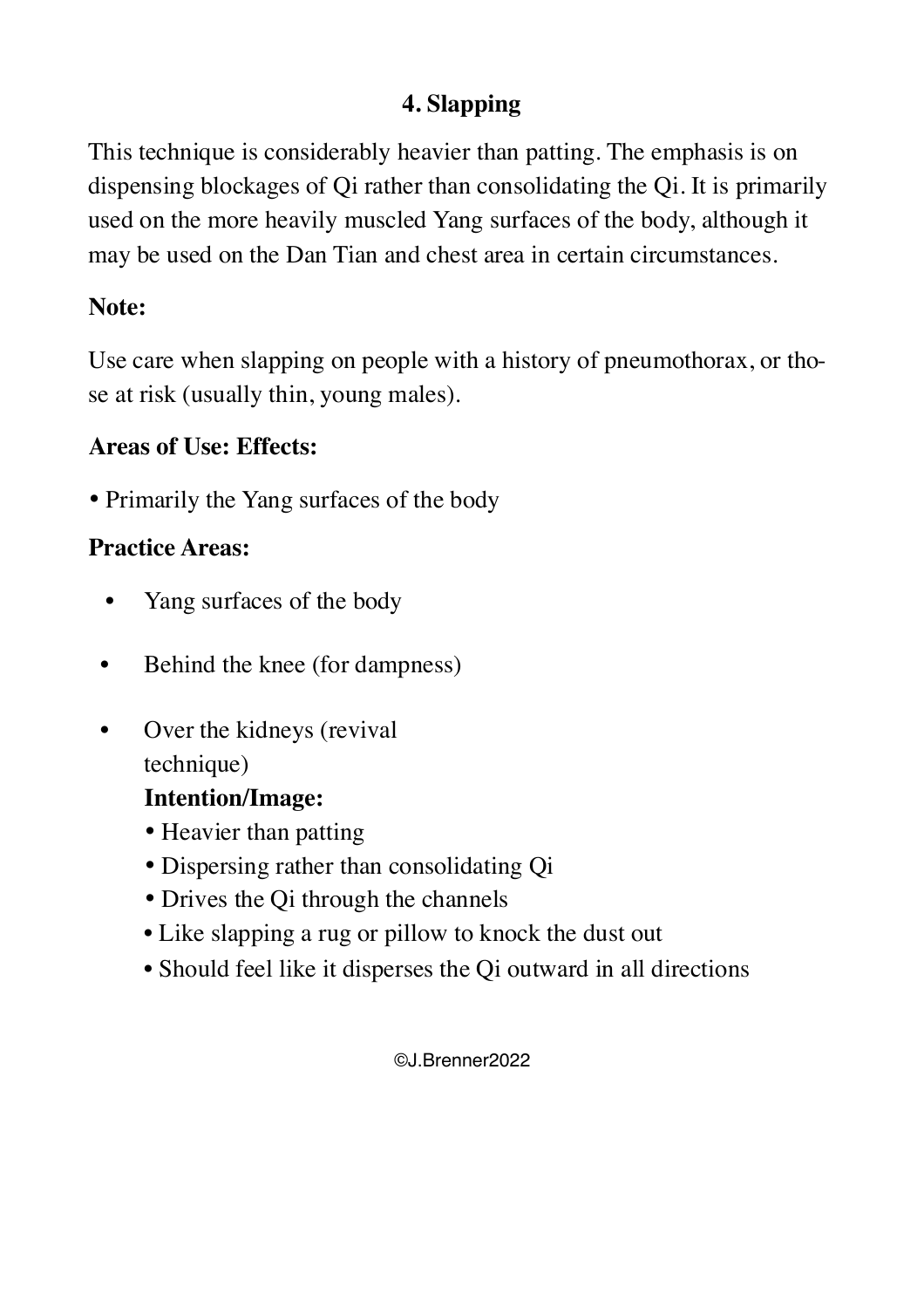## **5. Light Shaking**

A technique in which a light, sustained traction is placed on a limb or joint while the practitioner sends a constant shaking force through the area to be treated. The amplitude of the wave is small and the pressure and force kept light.

#### **Areas of Use:**

• Limbs

## **Effects:**

- Mobilizes the joint
- •Relaxes tendons
- Stops pain
- Moves Qi

#### **Practice Areas:**

- Arm and shoulder
- Ankle
- Leg and hip **Intention/Image:**
- Like holding and shaking the end of a blanket to straighten or smooth it on the surface of a bed
- Creates sustained, regularly-spaced waves that travel in a specific direction through the target area and beyond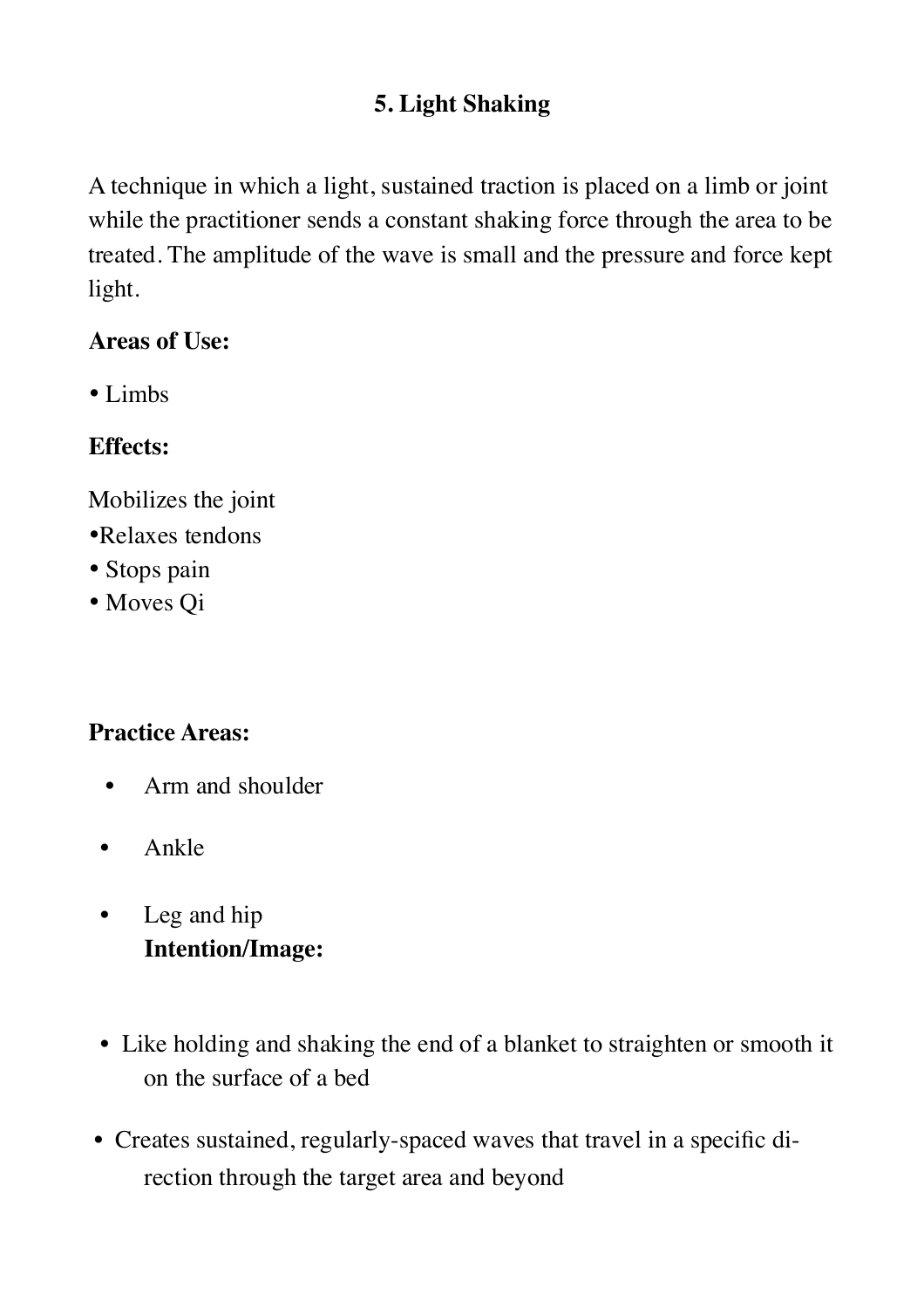## **6. Chafing/ Scrubbing**

In this technique, the skin is scrubbed or chaffed with palm, thenar eminence, or hypo-thenar eminence to create a warming effect or a concentrated sensation of strong heat.

## **Areas of Use:**

• Most areas of the body, except the eyes, or over the genitals

## **Effects:**

- Acts at the level of the Qi
- Activates the Wei Qi to warm local areas
- Dredges the channels
- Expels wind, damp and cold

## **Practice Areas:**

- Kidney area
- Dan Tian
- Between the ribs
- Using knuckles—between the muscles of the forearm
- Joints and tendinous attachments **Intention/Image:**
	- Like briskly rubbing your hands to warn them when they are cold
		- Create a penetrating, spreading heat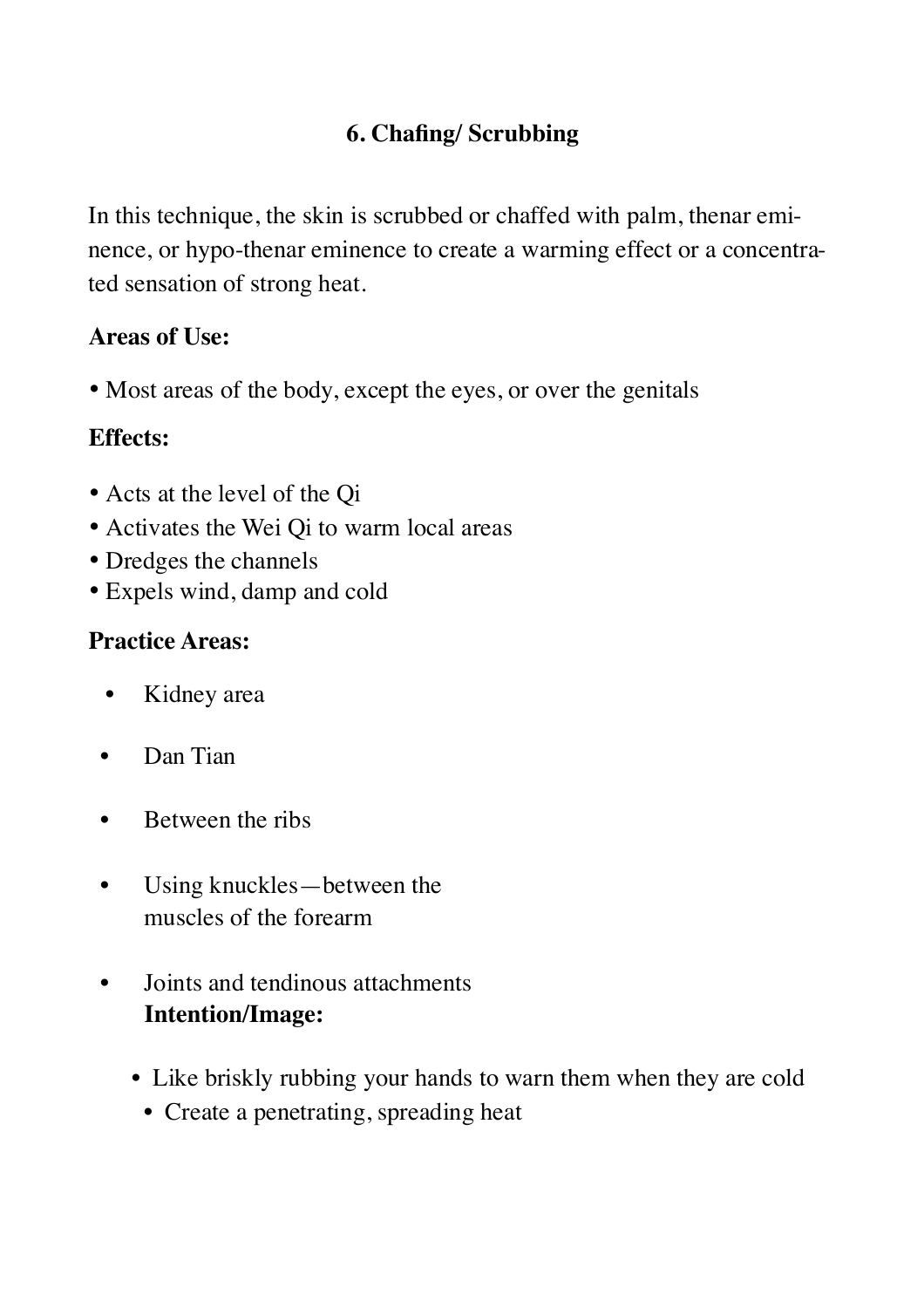## **7. Bending/ Extending**

These are passive manipulations in which the patient relaxes and the therapist actively moves the joint in order to increase joint mobility when movement is impeded.

This technique uses the principle of "if you want to open, first close; if you want to close, first open".

Bending and extending are often combined with rotation or traction.

#### **Areas of Use:**

• Anywhere on the body

## **Effects:**

- Mobilizes the joint
- Disinhibits the joints
- Realigns muscle fibers

## **Practice Areas:**

- Elbow, Wrist
- Knee, Ankle
- Fingers and toes
- Head

## **Intention/Image:**

• Like opening and closing a folding chair Areas of Use: Effects: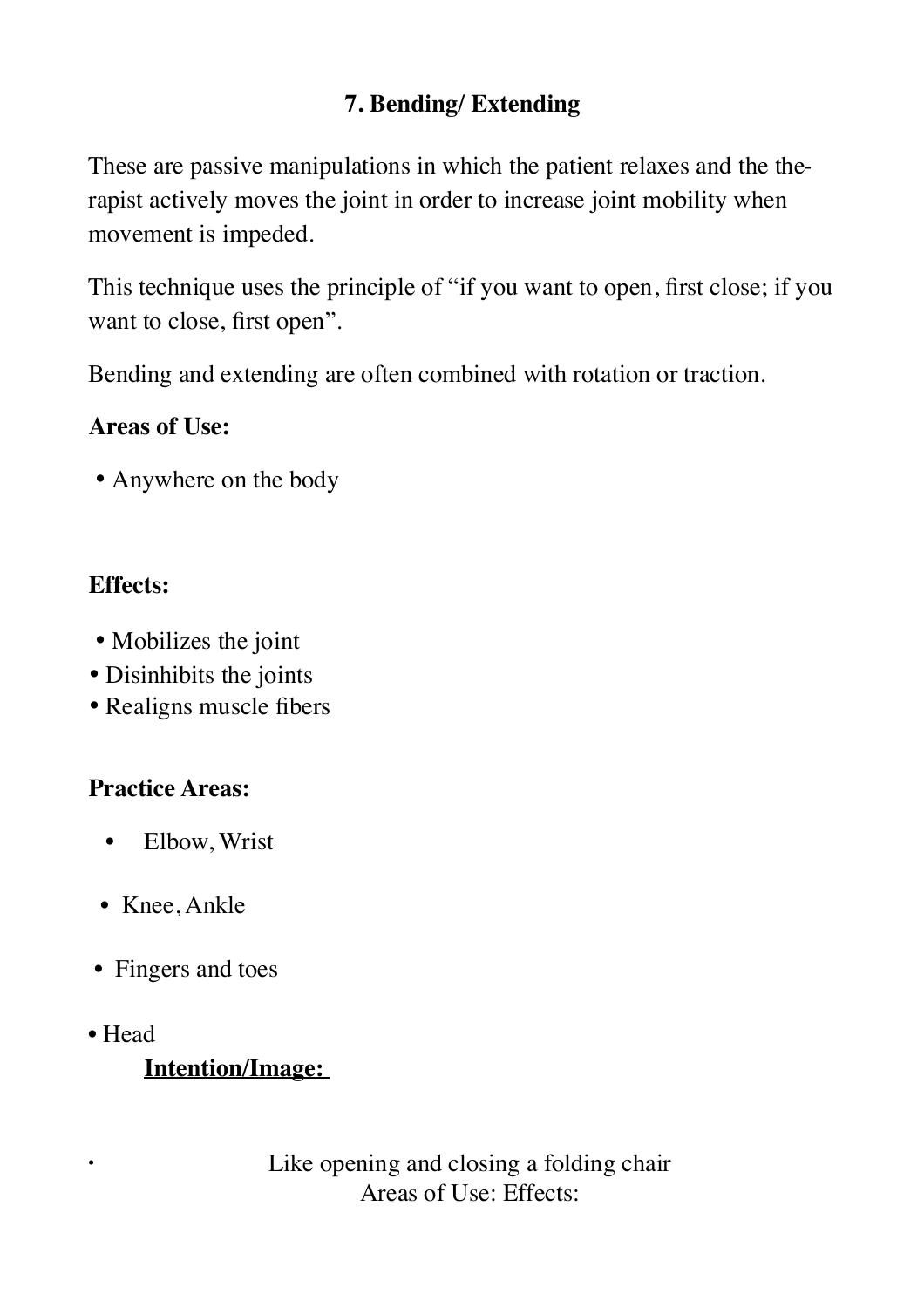#### • **8. Brushing/ Stroking**

A very gentle technique in which the skin is lightly stroked or brushed using the finger tips or palmer surface of the hand.

#### **Practice Areas:**

- Arms Legs Chest
- **Effects:**
- Acts at the skin level
	- Activates and moves the Wei Qi

## • **Intention/Image:**

- Like very lightly petting a cat of dog
- The action of your hand pulls the Qi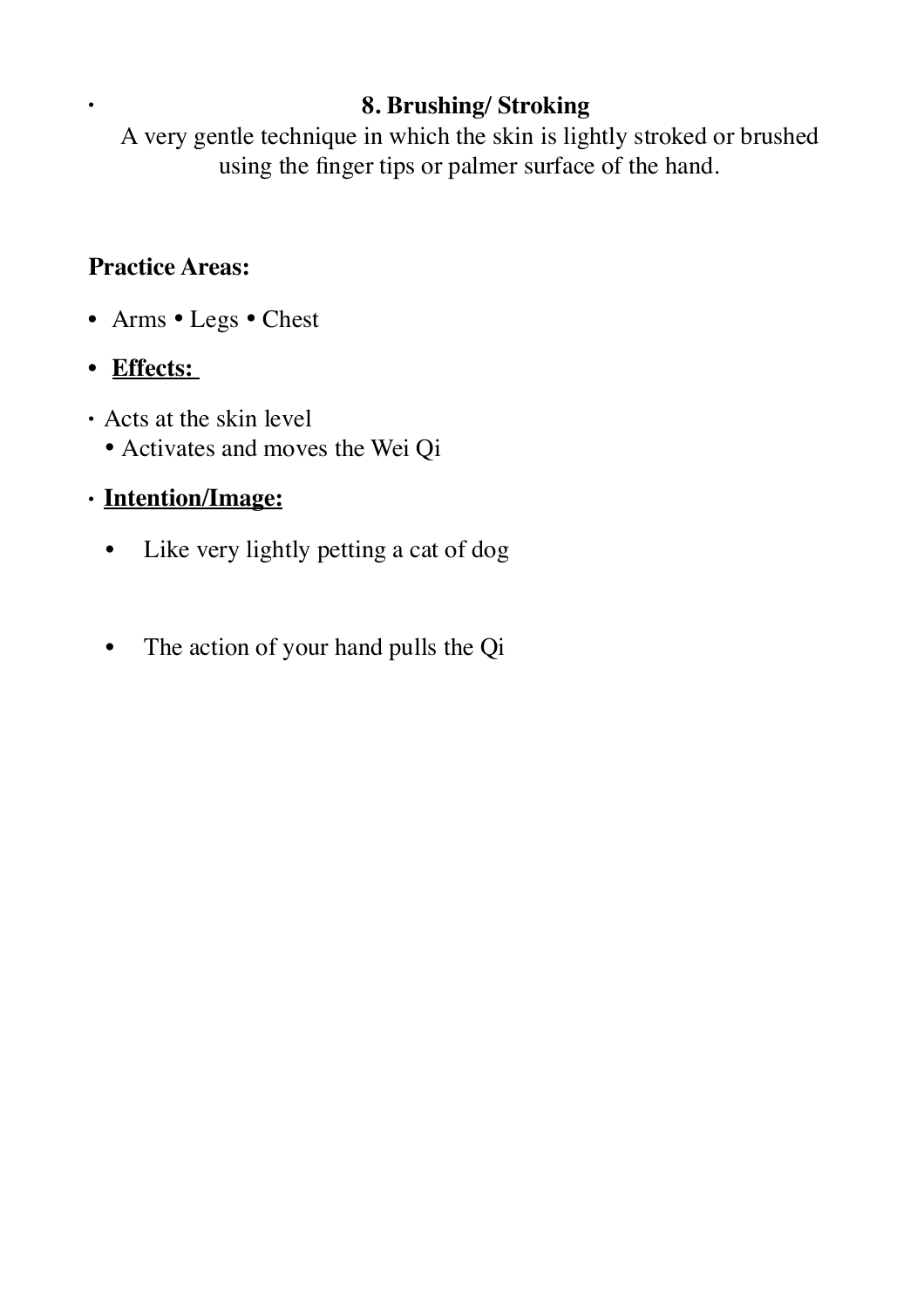## **9. Rotation**

Passive manipulations in which the therapist moves the joints along their proper axis of rotation in order to restore normal movement and range of motion. The rotational axis will vary with each joint and in many cases rotation is combined with extensions and flexion.

## **Areas of Use:**

• Joints

#### **Practice Areas:**

| Neck<br>$\bullet$  | $\bullet$           |
|--------------------|---------------------|
| Knee and hip       | Ankle<br>$\bullet$  |
| Wrist<br>$\bullet$ | $\bullet$           |
| Elbow              | Shoul-<br>$\bullet$ |
| der                |                     |

#### **Intention/Image:**

- Mobilizes and aligns joints and associated muscles and tendons
- Increases range of motion Realigns muscle fibers

• There is no single image for rotation because it takes many forms, but in every case, as you perform rotation, your own body also rotates inside.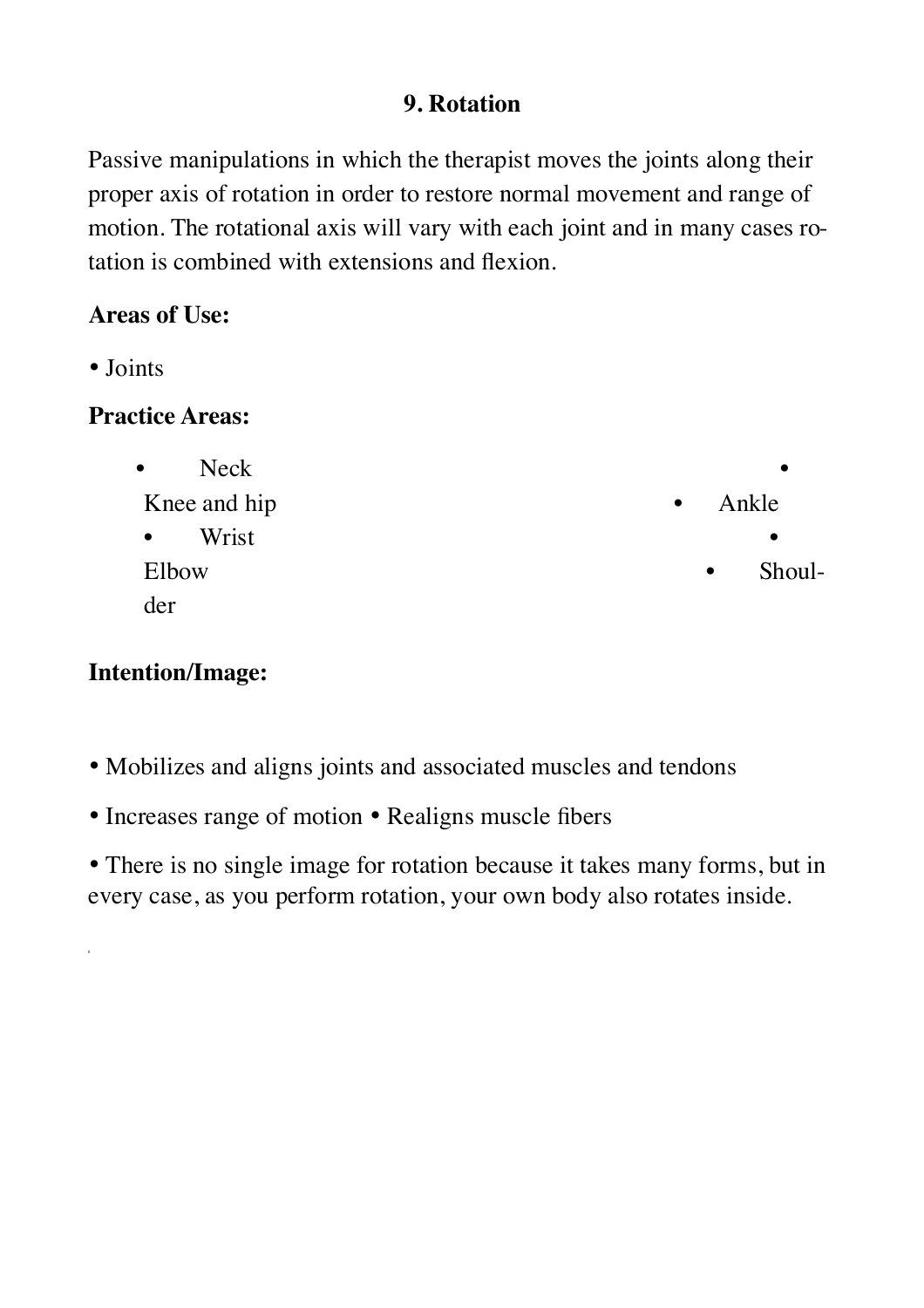## **Ten Important Points for Practicing Qi Gong**

**1.** Keep the head erect as though a thread suspends it.

**2.** Tuck the chin slightly to open Du-15 (*Ya Men*) and Du-16 (*Feng Fu*).

- **3.** Sink the tailbone like a plumb line and relax the lower back.
- **4.** Relax the waist and hips.
- **5.** Round the upper back by gently pressing the shoulder blades forward.

**6.** Keep the chest slightly concave by softening the chest muscles.

- **7.** Relax the shoulders and drop the elbows.
- **8.** Touch the tip of the tongue lightly to the roof of the mouth.

This connects the Ren and Du meridians.

**9.** Breathe in a relaxed and unforced manner. The lower abdomen should expand with inhalation and empty slightly with exhalation.

**10.** Keep the mind relaxed but focused

## **Patting Qi Gong Exercises**

The Patting Qi Gong is a method derived from Tuina and internal Gong Fu practices. Slapping and patting the meridians can activate the Qi, disperse blockages and consolidate the Qi. Because these methods send a reverberation through the superficial layers of the muscles and sinews, they also activate and stimulate the Wei Qi. In the martial arts, this can improve the ability of the body to take blows. In medicine, keeping the channels and network vessels open and activating the Wei Qi prevents the penetration of pathogenic Qi into the body.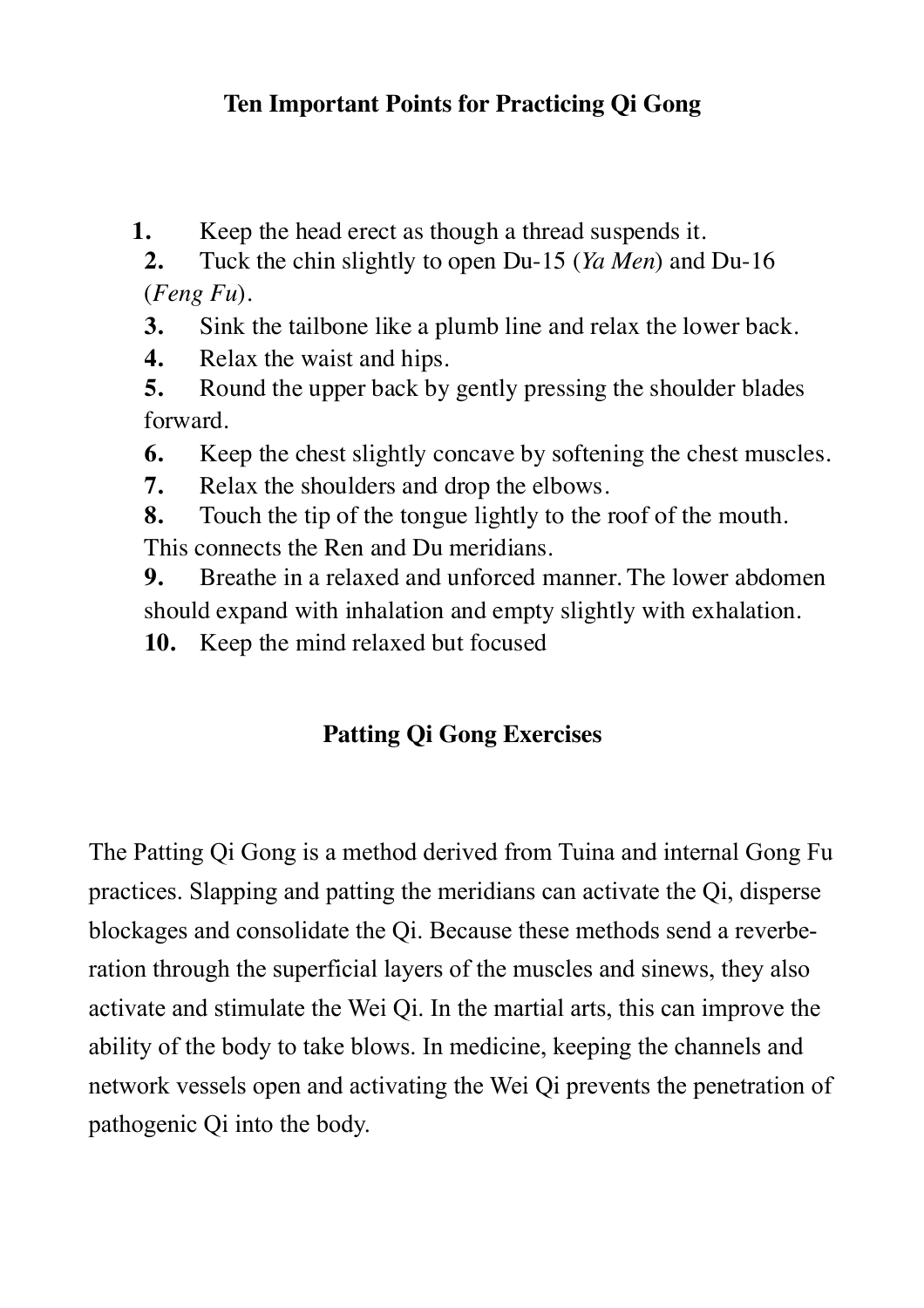## **Patting**

- Activates the Qi
- Consolidates the Qi
- Patting is used on the yin channels and cutaneous zones, because the yin often tends toward deficiency, and because the yin zones of the body have thinner musculature and can be damaged more easily.

## **Slapping**

- Activates the Qi
- Disperses rather than consolidates the Qi
- Drives the Qi through the channels
	- Slapping is used on yang surfaces of the body, because these areas are covered by thicker, heavier musculature.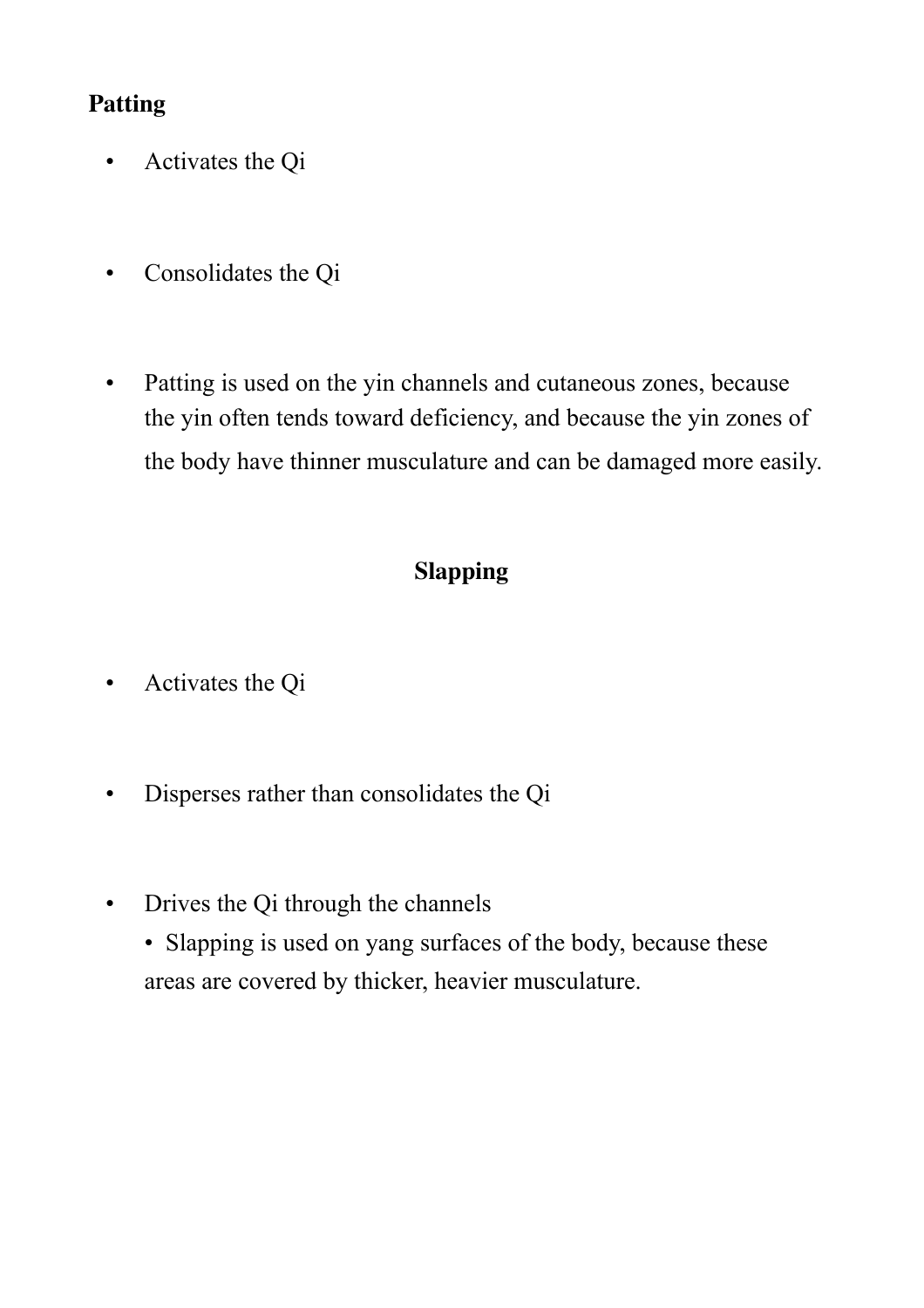#### **PATTING SEQUENCE**

- **1. Pat** the head.
- **2. Slap** & **Pa**t *Dan Tien*.
- **3. Pat** up the torso from the *Dan Tien* to the chest.
- **4. Pat** and S**lap** the chest.
- **5. Pat** the Lung Channel from the Chest to the fingertips.
- **6. Slap** the Large Intestine Channel from the fingertips to the shoulder.
- **7. Slap** the Stomach Channel on the face and then from the chest to the toes.
- **8. Pat** the Spleen Channel from the toes to the chest.
- **9. Pat** the Heart Channel from the armpit to the fingertips.
- **10. Slap** the Small Intestine Channel from the fingertips to the scapula.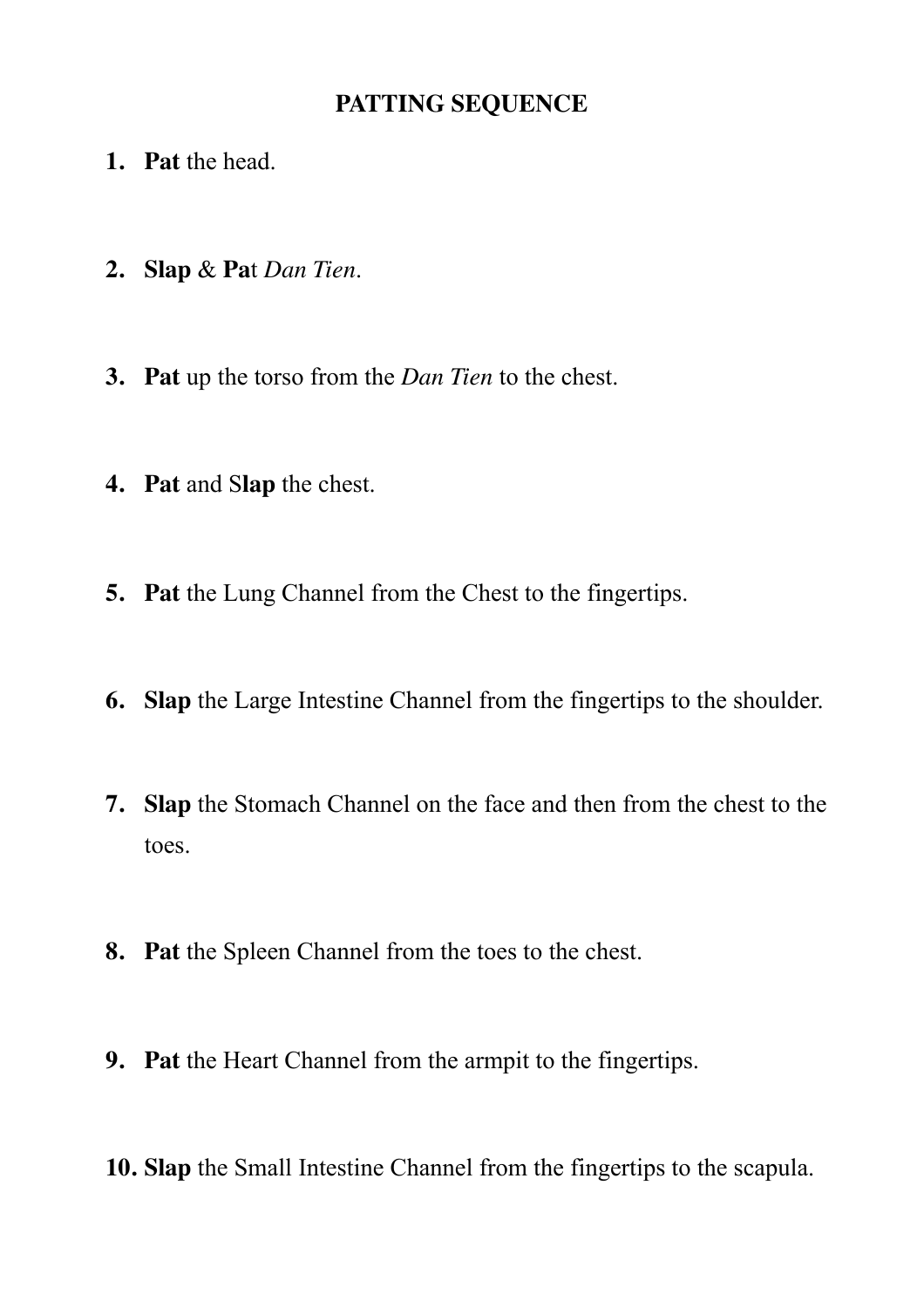- **11. Pat** the Bladder channel from the eyebrows to the back of the head and then **Slap** the Bladder Channel from the middle of the back down the legs.
- **12. Pat** the Kidney Channel from the inside ankle to the chest.
- **13. Pat** the Pericardium Channel from the chest to the fingertips.
- **14. Slap** the Triple Heater Channel from the fingertips to the back of the shoulder.
- **15. Pat** the Gallbladder Channel along the sides of the head to the nape of the neck, and then **Slap** the Gallbladder Channel from GB-21 (*Jian Jing*) to the feet.
- **16. Pat** the Liver Channel from the toes to the chest.
- **17. Pat** and **Slap** the *Dan Tien*.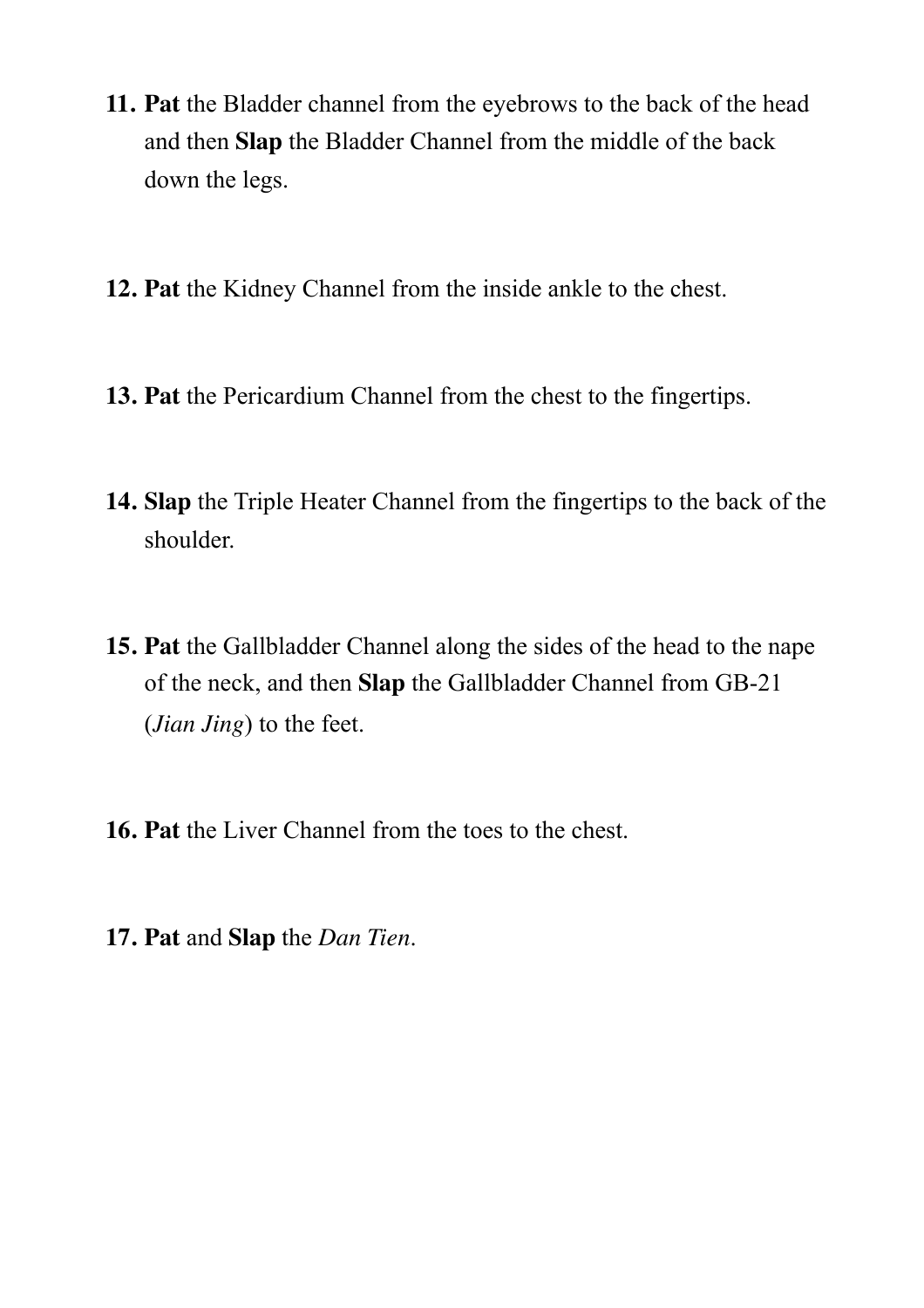## **Dao Yin Exercises**

The Dao Yin Exercises date back to at least the Han Dynasty (202 BC to 220 AD). Dao Yin means literally "leading/guiding." The purpose of these exercises is to regulate the Qi by rubbing the meridians or by packing Qi into specific areas of the body.

The Dao Yin Exercises are usually performed every day, first thing in the morning while lying or sitting in bed. The number of repetitions is based on Chinese numerology, in which nine or multiples of nine are believed to be Yang numbers, associated with the heavenly influences that help to dispel earthly accumulations and imbalances. The numbers are merely guidelines for starting out. Later you can do the number of repetitions that feels right for you.

Preparation: Before starting the exercises, take a few moments to calm the mind. Sit or lie comfortably and breathe slowly, letting the lower abdomen expand with the inhalation. If thoughts come to the mind observe them and let them pass on.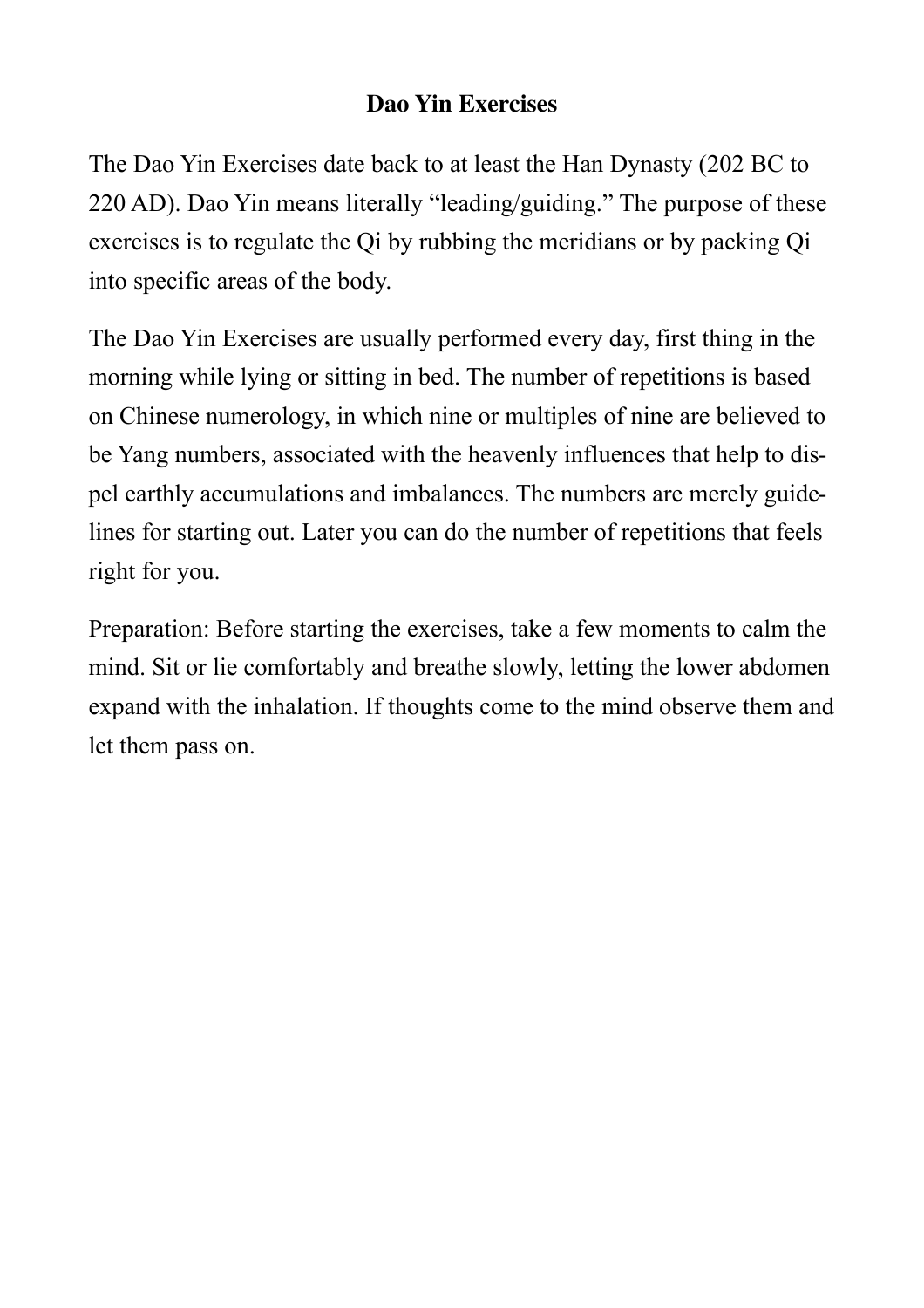#### **DAO YIN SEQUENCE**

- 1. Click the teeth together nine times.
- 2. Circle the tongue behind the upper teeth producing saliva.
- 3. Swish the saliva in your mouth, and then swallow it in three parts. Imagine each part traveling down the midline of the body to the area below the navel. There, imagine the saliva transforming into steam like water hitting a fire. Imagine that the steam expands outward to fill and warm the lower abdomen.
- 4. Massage the nose: Rub the hands together to warm them. Use the side of the thumbs to massage downward from the center of the eyebrows and down along both sides of the nose nine times. Then massage LI-20 (*Ying Xiang*).
- 5. Use the fingertips to massage around the eyes nine times.
- 6. Wash the face with the palms nine times.
- 7. Comb the hair nine times.
- 8. Rub the neck & massage Du-16 (*Feng Fu)* & GB-20 (*Feng Chi*).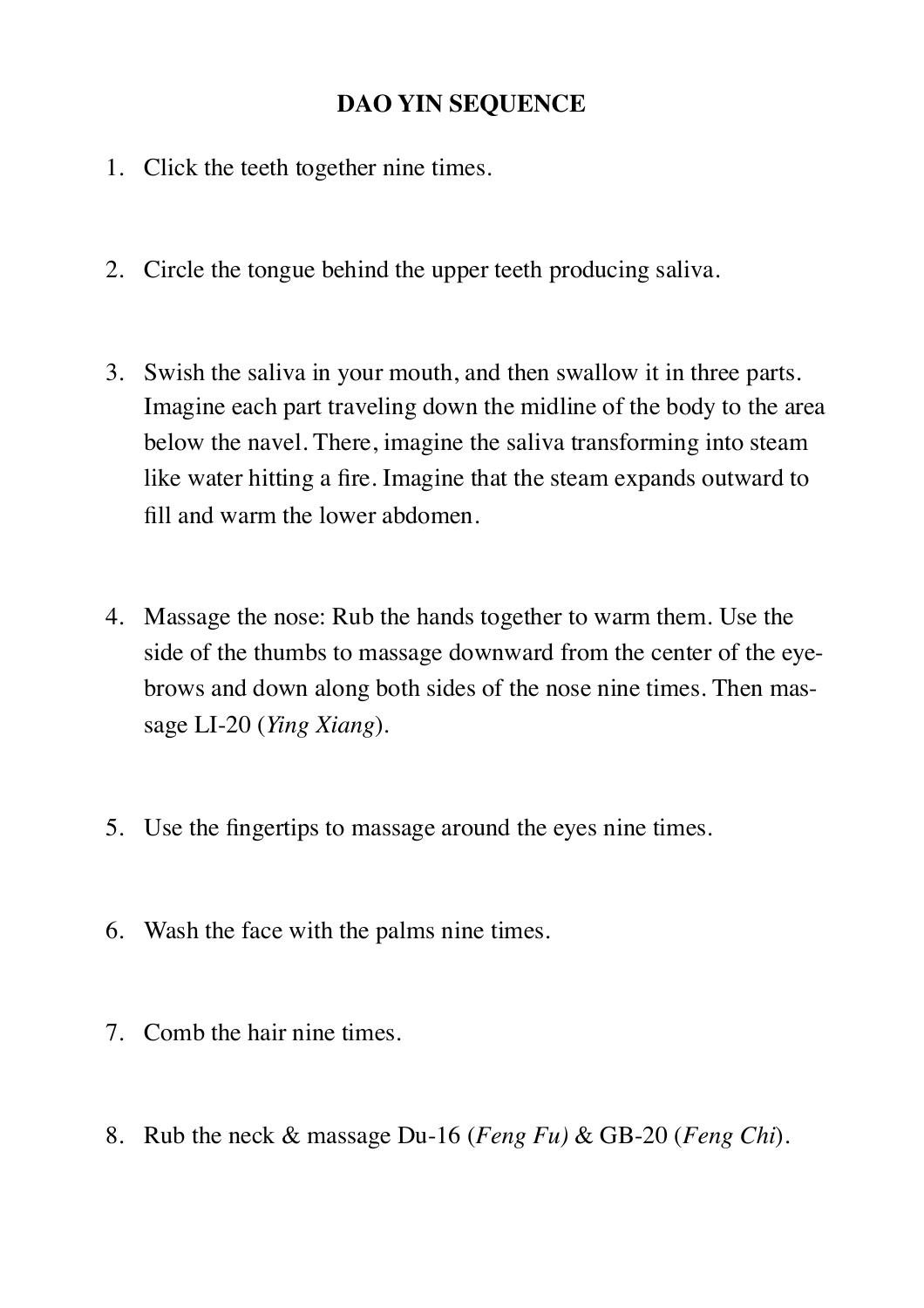- 9. Beat The Sky Drum: with you hands covering your ears, flick your forefinger off of your middle finger to "drum" gently on the base of the skull.
- 10. Massage the ears.
- 11. Massage the throat nine times.
- 12. Rub the chest nine times.
- 13. Massage the six meridians of the arms twelve times. Brush from the chest to the fingertips along the three yin meridians and from the fingertips to the shoulder alone the three yang meridians
- 14. Massage the left and right ribs nine times.
- 15. With both hands stroke upward from the lower ribs to the solar plexus.

Then with the hands touching, stroke down the midline of the body to

the pubic bone. Repeat nine times.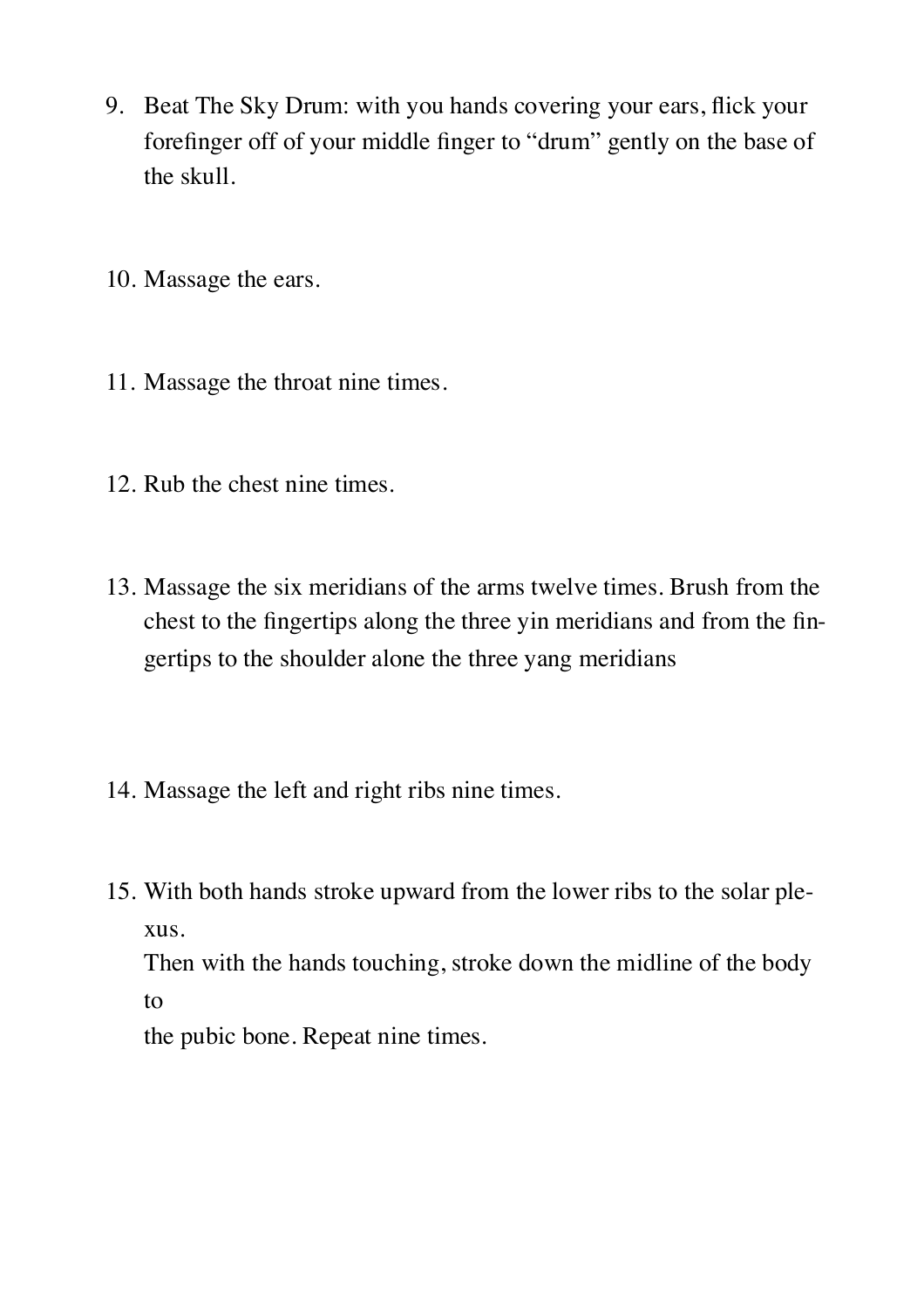- 16. Put one hand on top of the other and massage below the navel in a circle thirty-six times clockwise and then thirty-six times counterclockwise.
	- If you suffer from constipation, massage only in a clockwise direction. This follows the direction of the movement of the intestines and aids elimination.
	- If your stools tend to be loose or you have diarrhea, massage only counterclockwise as this aids absorption.
- 17. Massage the sacrum and the tailbone with the fingertips nine times.
- 18. Put the palms on the back and stroke upward from the sacrum to the kidneys. Repeat eighteen times.
- 19. Rub the knees with the palms, circling outward nine times and inward times.
- 20. With the palms massage the KI-1 (*Yong Quan*) on sole of each foot eighty-one times.
- 21. Stand. Massage the six meridians of the legs twelve times. Stroke up the inside of the legs on the yin meridians and down the outside of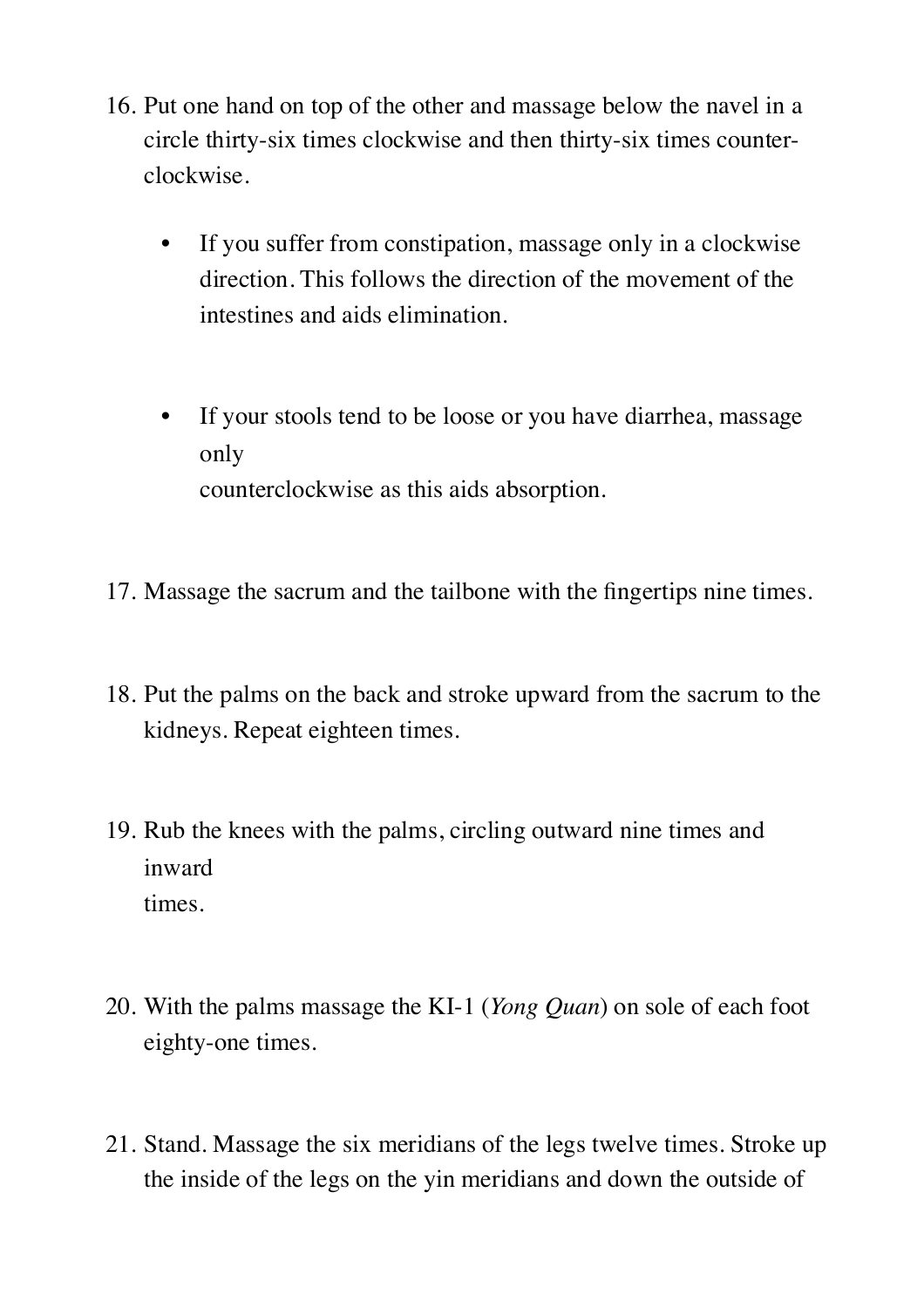the

legs on the yang meridians.

22. Relax and breathe and stand quietly for a minute.

#### **BASIC NECK & SHOULDER SEQUENCE**

**NECK** (PatientSeated) GRASP & KNEAD below occiput.

GRASP the posterior neck, one side at a time. GRASP the trapezius muscle.

FOREARM PUSH down the trapezius muscles from the neck to the shoulder while holding the head with one hand. (Repeat on the other side.)

- Support patient's head in a neutral position;
- Stabilize the patient's opposite shoulder with your own body position

ROUND RUB from the base of the neck through GB-21 (*Jian Jing*) to LI-16 (*Ju Gu*).

## **SHOULDER**

ROUND RUBBING with the thumb along the medial border of the scapula, and at the attachment of the levator scapulae.

PRESS & ROUND RUB from the superomedial angle of scapula up to the occiput.

Gentle PLUCKING of the trapezius.

PALM EDGE HAMMERING on trapezius.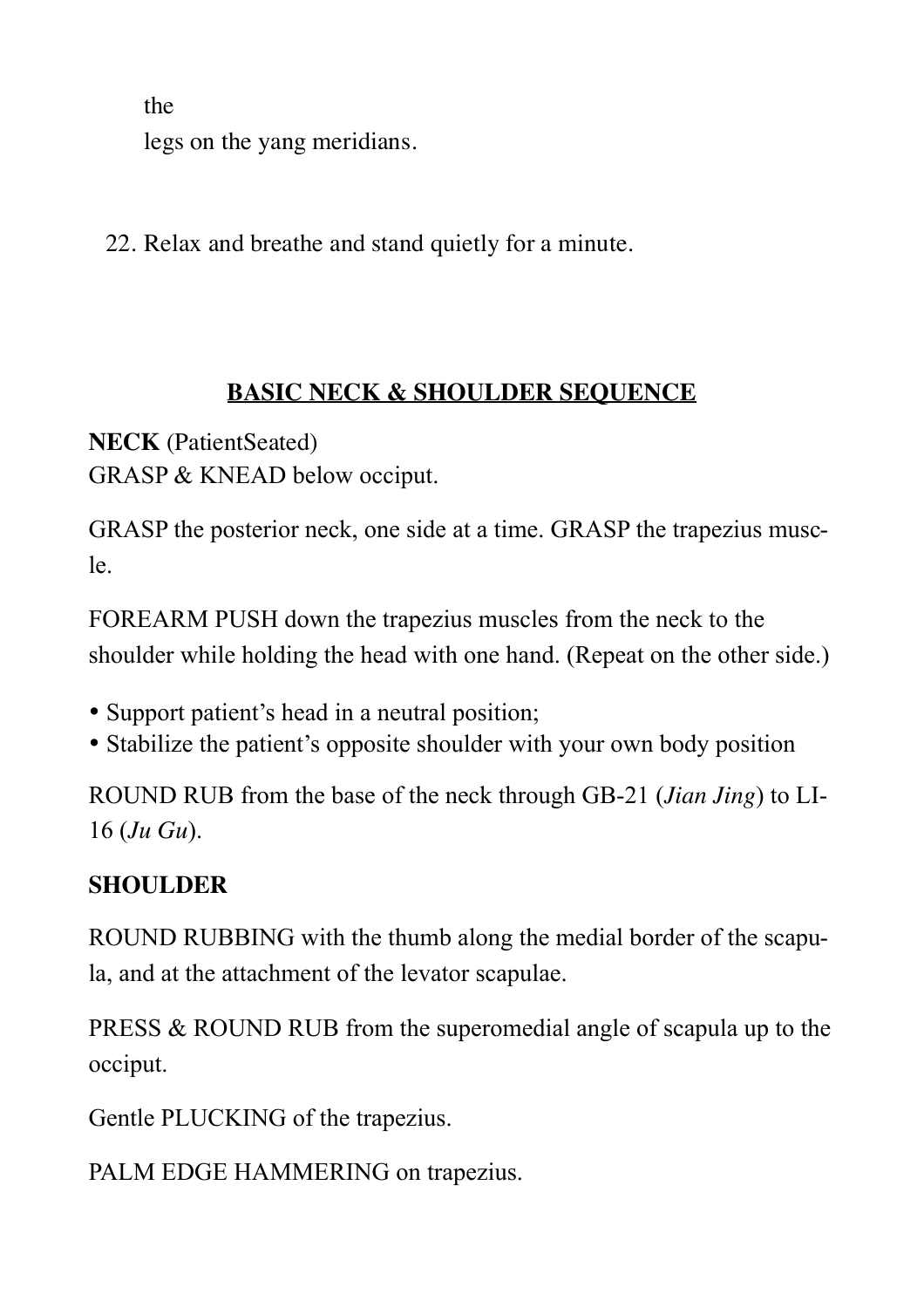PRESS/ROUND RUB SI-11 (*Tian Zong*).

PLUCK lightly the pectoral and latissumus dorsi muscles.

GRASP posterior deltoid –pull towards anterior.

GRASP anterior deltoid – pull towards posterior.

ROTATE and move the arm while ROLLING the shoulder and scapular.

GRASP bicep and tricep muscles – be careful of Heart Channel.

DIG & ROUND RUB the brachialis - - access from LU-5 (*Chi Ze*) area at radial side of biceps tendon.

KNEAD/GRASP forearm.

WIPING to yin side of forearm, and to yang side of forearm (with thumbs).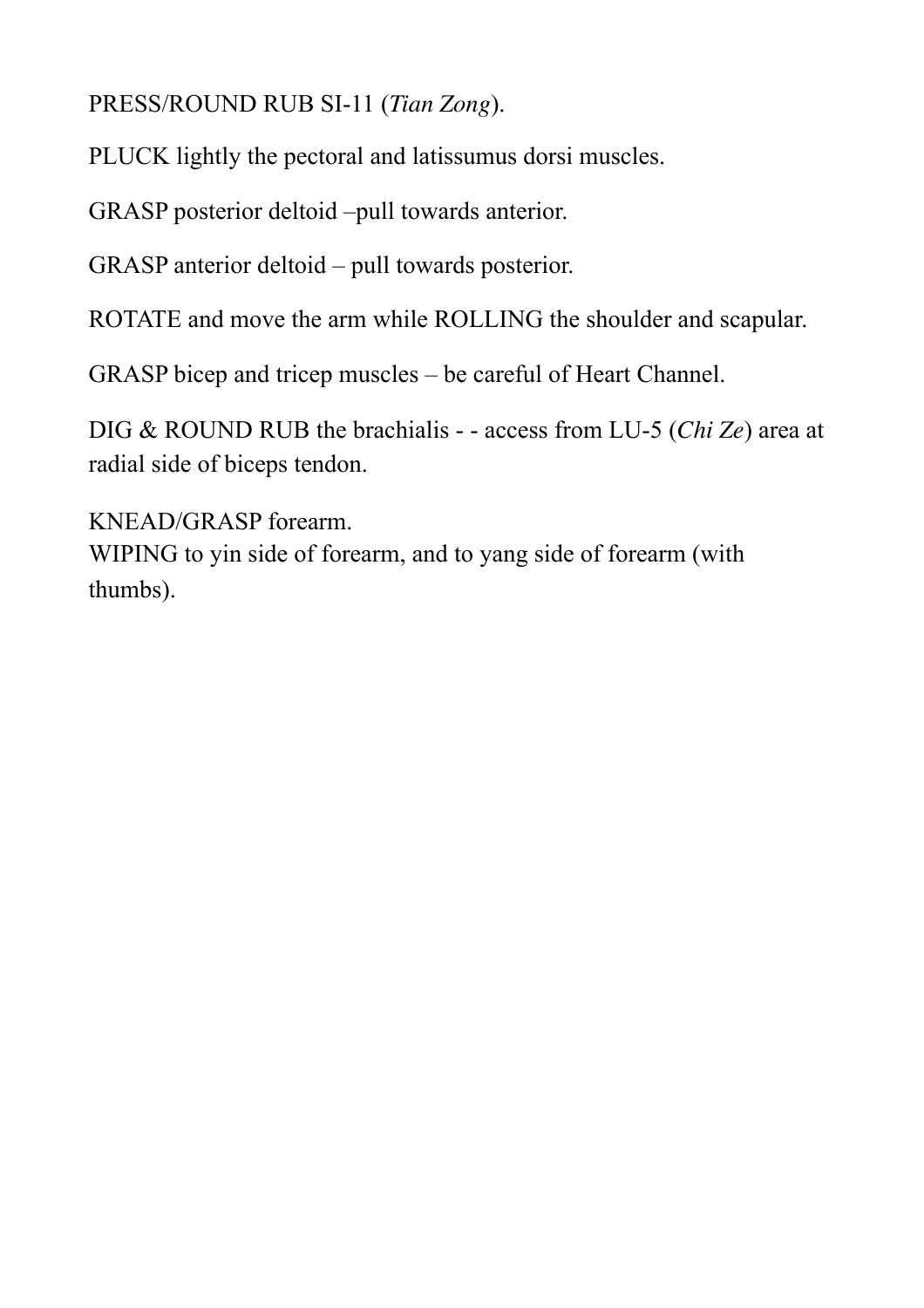## **BURSITIS OF THE SHOULDER**

**Basic Neck and Shoulder Sequence** and add the following:

Using the palms or the fingers, course the Qi from *Jian Qian* (EXTRA PO-INT at anterior shoulder) to SI-10 (N*ao Shu*)

PRESS distal points LI-10 (*Shou San Li*), LI-11( *Qu Chi*), and other sensitive points in that area.

PRESS and DIG Jing Well points LI-1 (*Shang Yang*) and SJ-1 (*Guan Chong*).

Connect and course the Qi from LI-6 (*Pian Li*) or LI-11 (Qu Chi) to LI-15 (*Jian Yu*).

Connect and course the energy from SJ-5 (*Wai Guan*) to SJ-14 (*Jian Liao*).

BRUSH from shoulder to fingertips to drain down to fingertips.

Gentle, sustained TRACTION and SHAKING with intent to course Qi through the channels.

RUB ROLL (Foulage) arm.

Notes:

- Often with Bursitis there is heat and swelling.
- Use care with plucking or direct pressure over bursa.
- Advise patient not to sleep on affected side.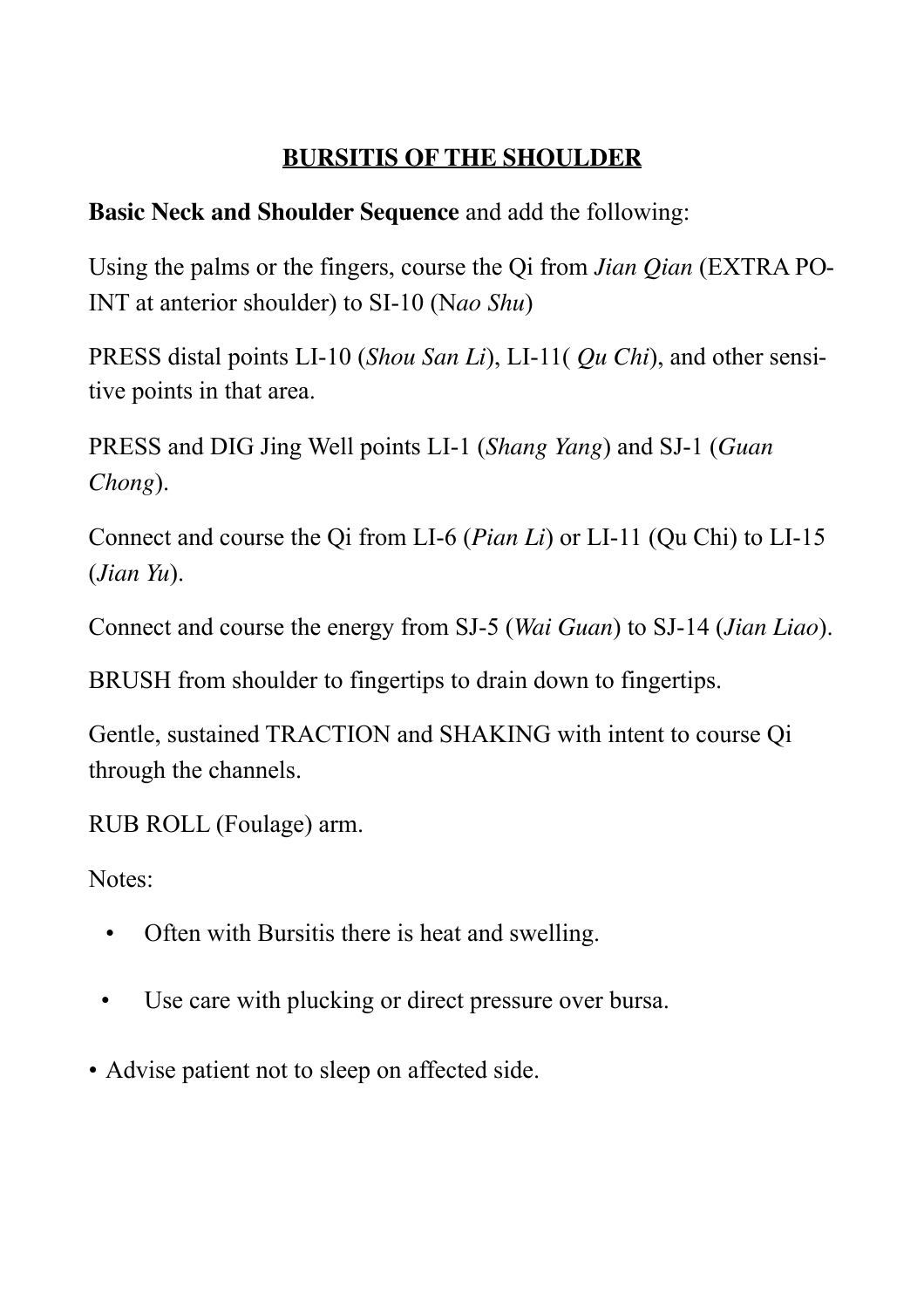#### **ROTATOR CUFF TEAR**

## **Basic Neck and Shoulder Sequence** and add the following:

Using the palms or the fingers, course the Qi from *Jian Qian* (EXTRA PO-INT at anterior shoulder) to SI-10 (*Nao Shu*)

DIG, ROUND RUB, KNEAD *Jian Qian* (EXTRA POINT at anterior shoulder) as you rotate and move the arm.

PRESS distal points, LI-10 (*Shou Shu Li*) and LI-11 (*Qu Chi*), focusing on coursing the Qi through the injured area.

## **FROZEN SHOULDER**

**Basic Neck and Shoulder Sequence** and add the following:

Holding and moving arm, ROLL pectoralis major and pectoralis minor, as well as teres major and teres minor.

Gently PLUCK and DIG into pectoralis muscles. Gently PLUCK and DIG into teres major and teres minor.

Repeat above three steps.

Raising arm slightly, gently DIG and PRESS subscapularis approaching from the armpit.

SHAKING with traction to free joint.

BRUSHING down arm toward fingertips to course the Qi downward.

Note: Add Dr. Zang's shoulder mobilization:

• Raising arm with strong traction on supine patient.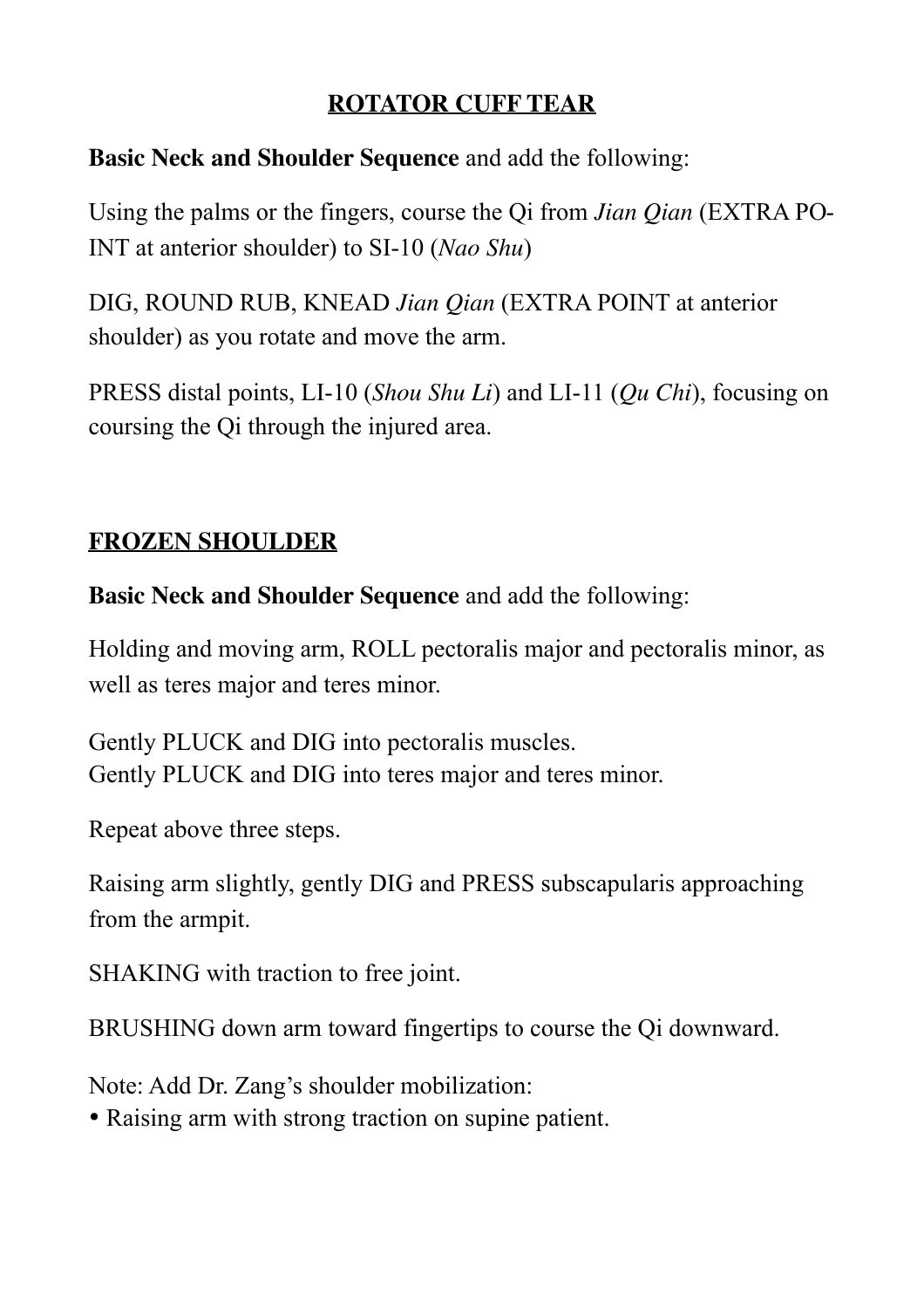(Ensure patient's palms is facing up and the patient's wrist, forearm, elbow, and shoulder are properly aligned.)

Rehabilitation Exercises: A key part of the treatment for frozen shoulder is exercising. Patient must be encouraged to do the exercises despite pain:

- Touch palm to opposite-side of chest, opposite-side ear, top of head, and reach upward.
- Climb wall with fingers arm in front, arm to the side.
- Hold bar and lower body.
- Hang arm and rotate it into a large circle (e.g., with a soup can).
- Towel Pull (with affected arm lower in internal rotation).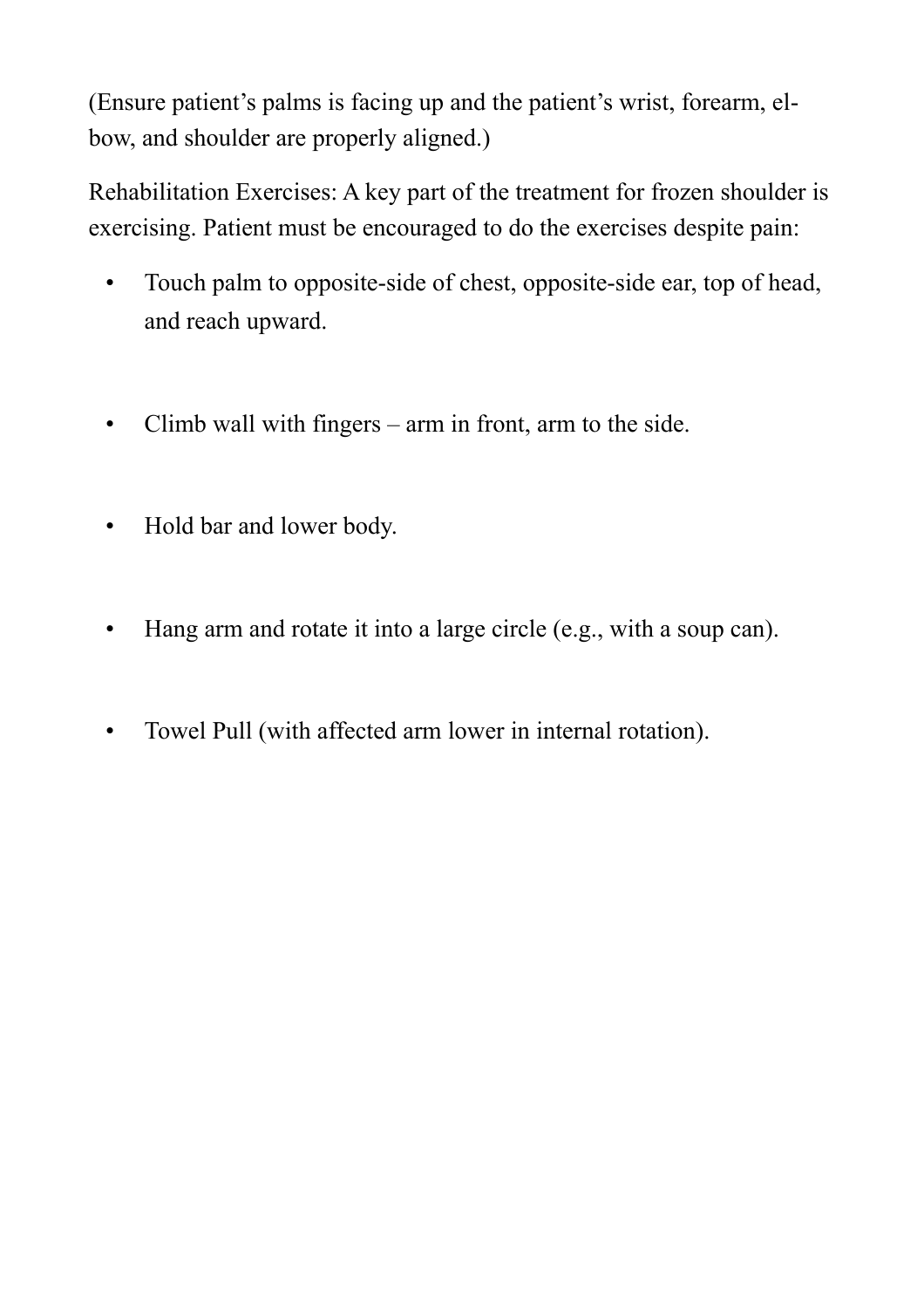## **BICIPITAL TENDONITIS**

**Basic Neck and Shoulder Sequence** and add the following: Gentle PLUCKING of the armpit.

PLUCKING and KNEADING to biceps tendon while opening the arm.

PLUCKING and KNEADING to brachialis - access from LU-5 (*Chi Ze*) area at radial side of biceps tendon.

Lift the biceps off the bone.

Connect LU-5 (*Chi Ze*) and LU-1 (*Zhong Fu*) and course the Qi as you move the arm.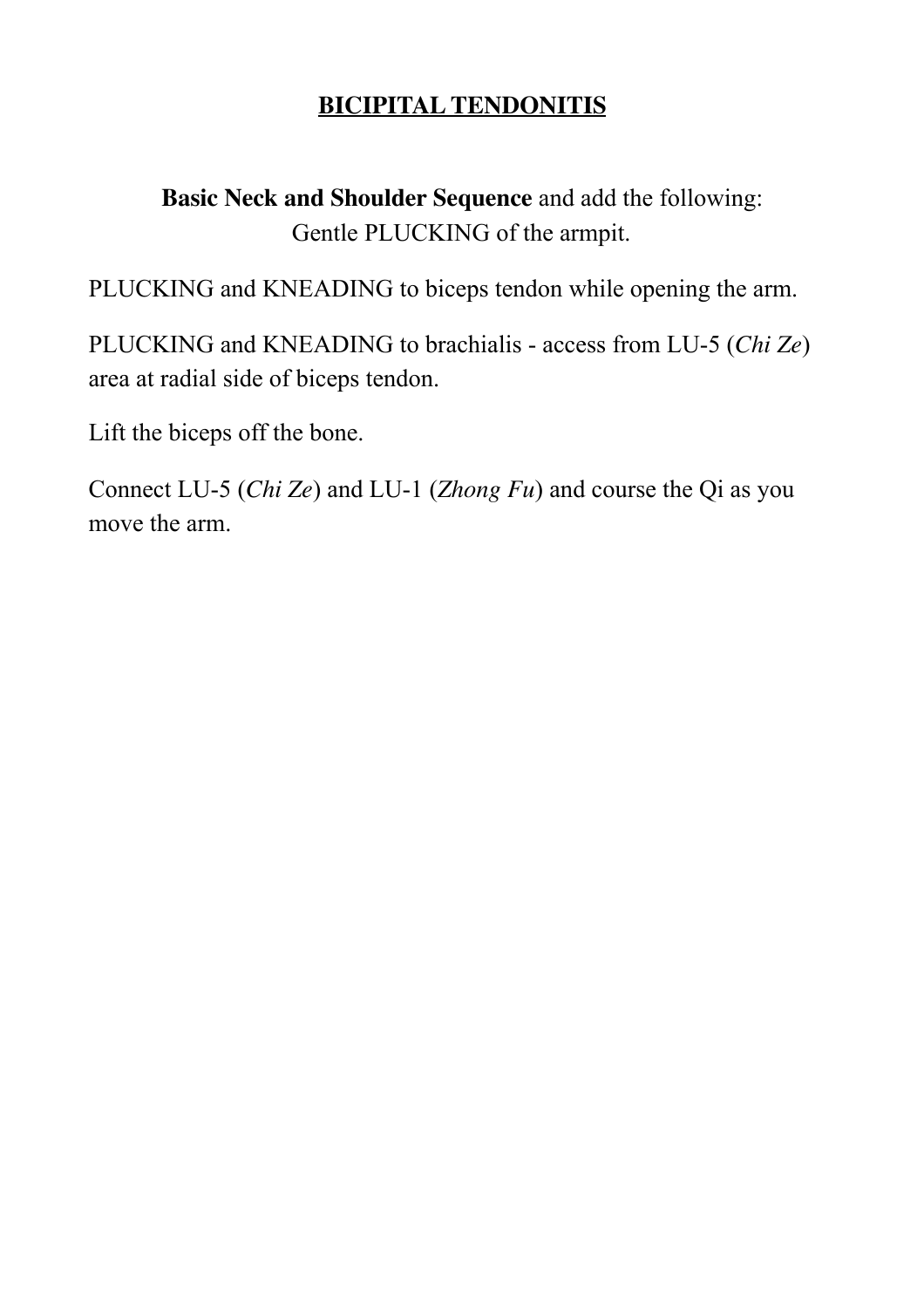## **SCAPULAR PAIN**

**Basic Neck and Shoulder Sequence** and add the following: ROLLING to back of shoulder while moving the arm.

With thumb PRESS and KNEAD point of pain while lifting and applying traction to arm.

PRESS, KNEAD and DIG insertion of teres major and teres minor. PRESS SI-11 (*Tian Zong*) with ST-13 (*Qi Hu,* just below clavicle at

subclavius muscle*)* to course the Qi through the shoulder. With patient prone, bend arm behind back (internal rotation) and work

fingers under scapula to release subscapularis and rhomboids.

• You can support the patient's flexed elbow by placing your knee under it.

• Alternatively, have patient supine and sit facing patient's side. Work fingertips under scapula. Traction scapula towards you to release rhomboids and subscapularis.

PLUCK and KNEAD the attachment of the latissimus dorsi muscle at the lower angle of the scapula.

Finish with range of motion movements. Note: Scapular pain can be referred pain from ulcer.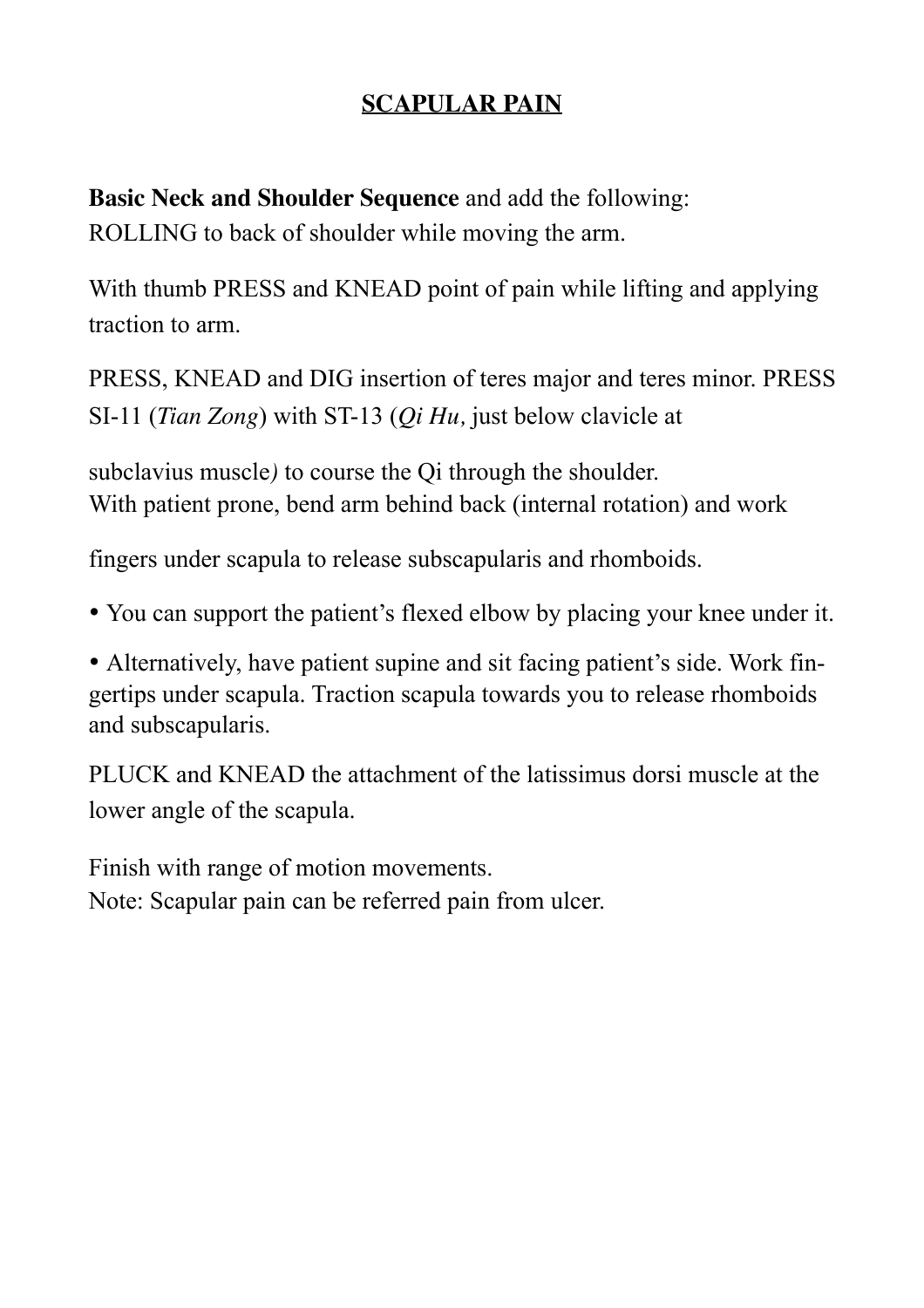## **NON-SPECIFIC ELBOW PAIN**

**Basic Neck and Shoulder Sequence** and add the following:

Gently GRASP, KNEAD and PLUCK around the elbow joint and down the arm to the wrist.

TRACTION and separate the wrist (handshake position).

Range of Motion (ROM) of the elbow • Rotate

• Flex and Extend

Mobilize the thumb • Rotate

• Flex and Extend WRINGING to the forearm.

DIG and SINEW DIVIDE the interosseous membrane (between the radius and ulna).

SUPINATE and PRONATE the forearm gently as follows:

- Hold elbow and ROTATE wrist.
- Holds wrist and ROTATE elbow. CHAFE and SCRUB along the meridians in the forearm. PRESS and ROUND RUB LI-4 (*He Gu*) and LI-11 (*Qu Chi*) coursing the energy through the channel, through the elbow.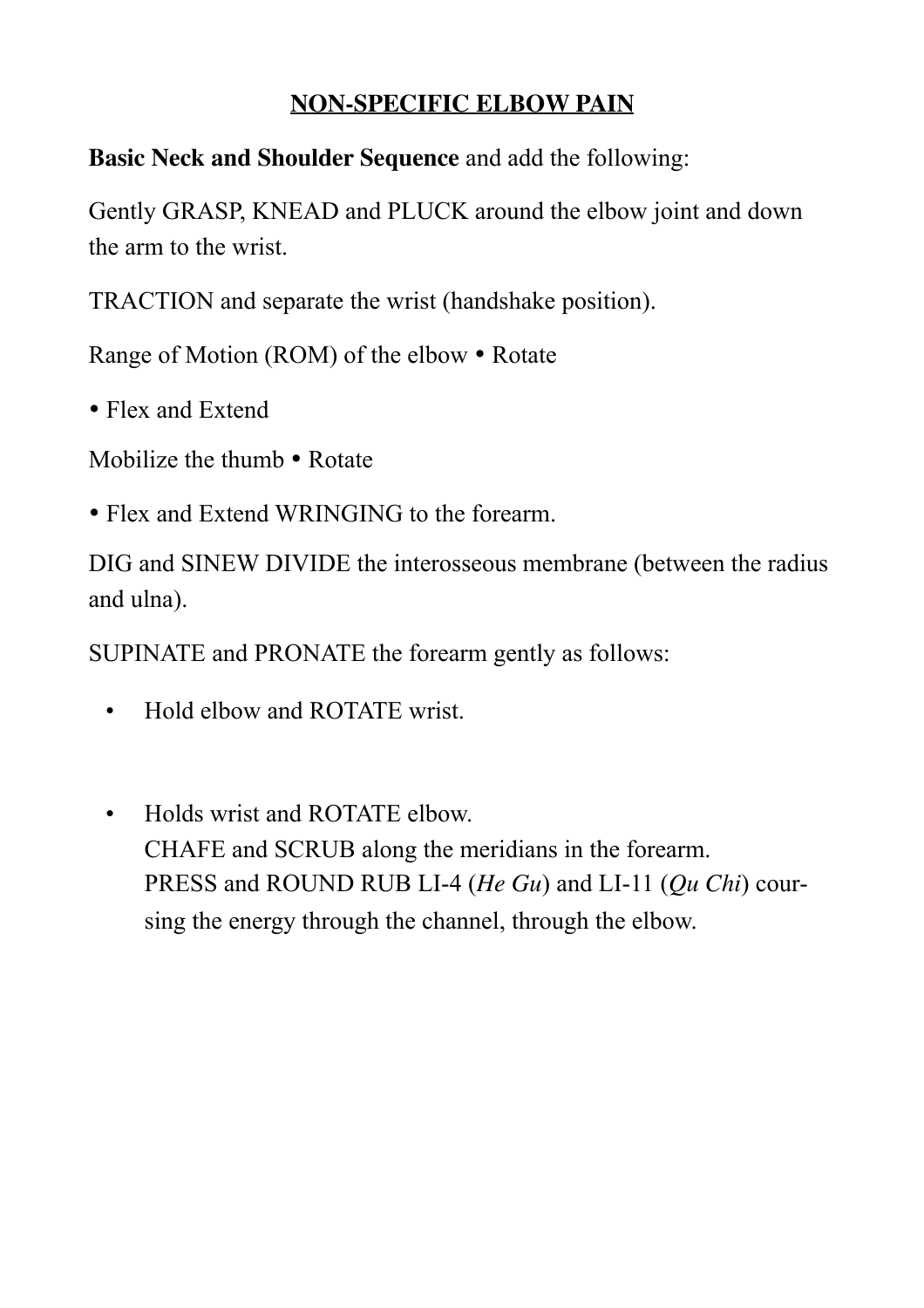## **TENNIS (Extensor)/ GOLFER'S (Medial) ELBOW**

**Basic Neck and Shoulder Sequence** and add the following: ROLLING to the forearm while moving and ROTATING it at the wrist

with the other hand.

DIG into the SJ-10 (*Tian Jing*) in the area of the olecranon as you rotate arm gently.

PRESS gently around the lateral (or medial) epicondyle.

ROTATE arm slightly and GENTLY DIG in the spaces between the lateral epicondyle, the humerus, and olecranon (or between the medial epicondyle and olecranon).

DIG and SINEW DIVIDE the interosseous membrane (between the radius and ulna).

SUPINATE and PRONATE the forearm gently as follows:

- Hold elbow and ROTATE wrist.
- Holds wrist and ROTATE elbow. BEND (flex) and EXTEND the arm at the elbow. ROTATE the elbow. Course the Qi:
- PRESS and hold to connect PC-6 (*Nei Guan*) and PC-3 (*Qu Ze*) as you ROTATE arm gently.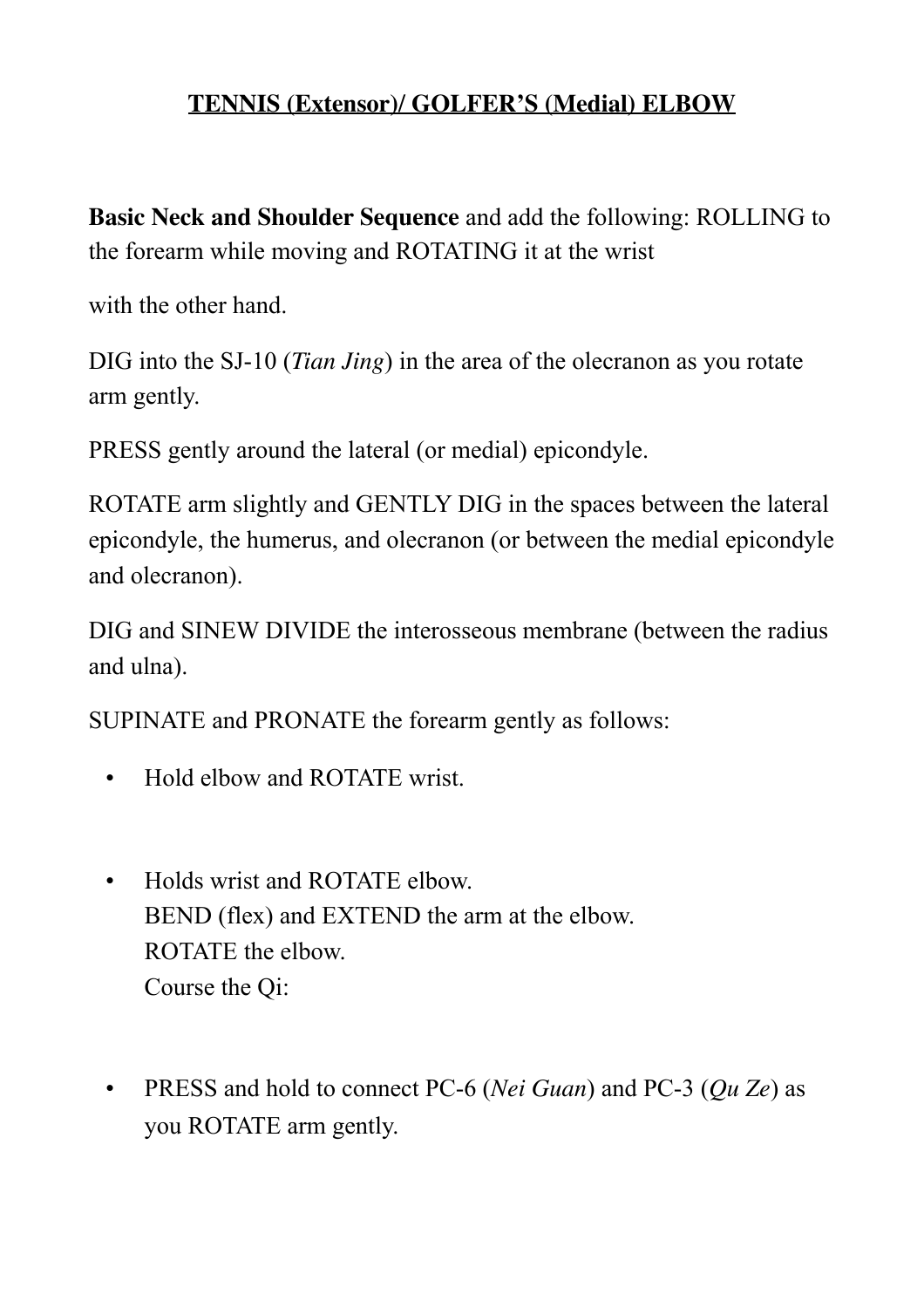- PRESS and hold to connect LI-4 (*He Gu*) and LI-11 (*Qu Chi*) as you ROTATE arm gently.
- Press and hold to connect SJ-5 (*Wei Guan*) and SJ-10 (*Tian Jing*) as you rotate arm gently. BRUSH down the arm from the elbow to the wrist. Note: Tui Na treatment can be performed with tendon lotion, or if there is inflammation, a pain-killing Tui Na liniment.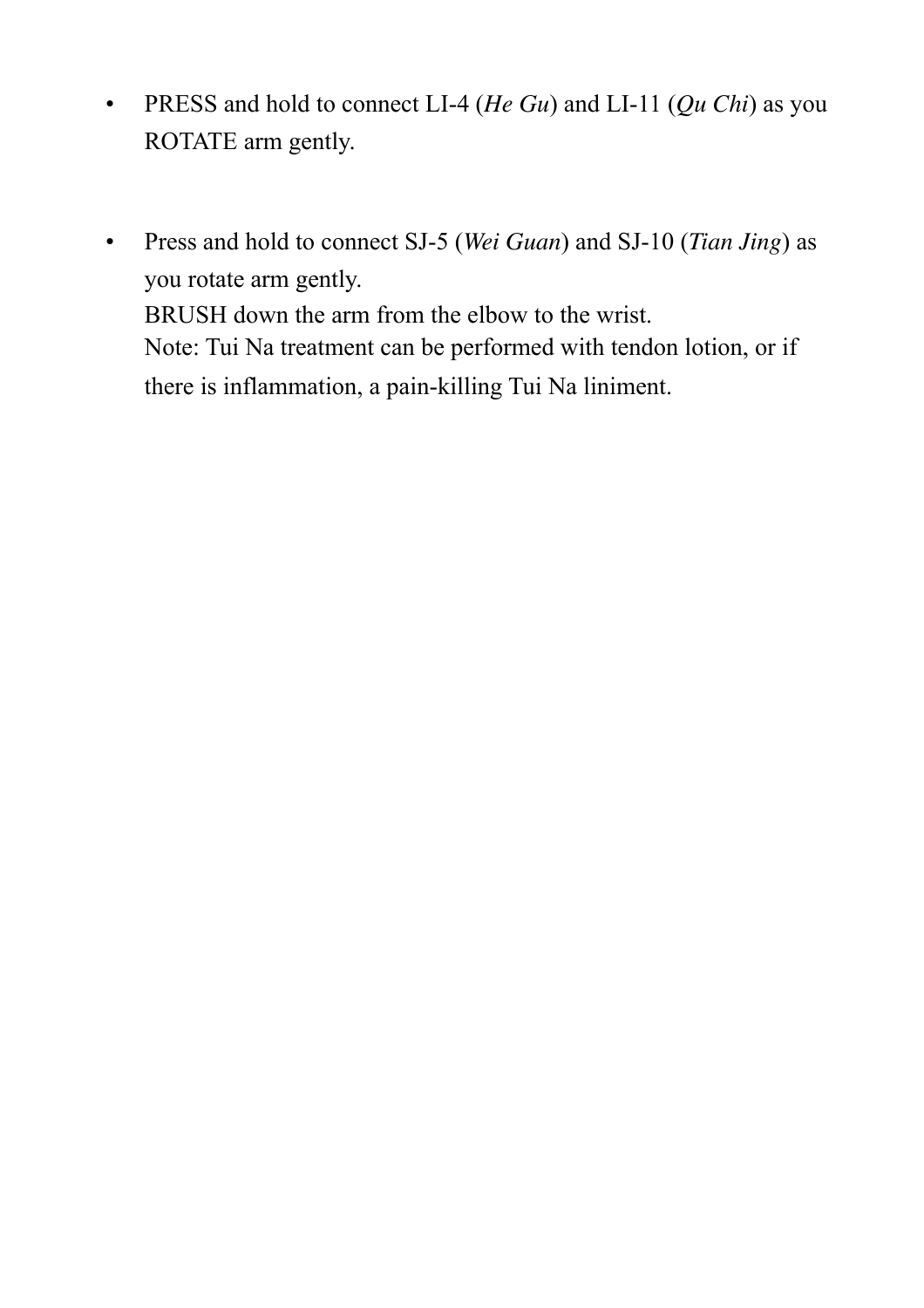## **ARTHRITIC ELBOW**

**Basic Neck and Shoulder Sequence** and add the following: KNEAD and gently PLUCK the biceps and triceps muscles – be careful

of Heart Channel. DIGGING and PRESSING at SJ-10 (*Tian Jing*), LI-11 (*Qu Chi*), LI-10

(*Shou San Li*) and LU-5 (*Chi Zi*). DIGGING and PRESSING between the olecranon and medial

epicondyle; and also between the olecranon and lateral epicondyle. DIG-GING and PRESSING to the brachialis. PLUCK (or RAKE) any hard tendon. BEND (flex) and EXTEND the arm.

ROTATE the elbow.

SUPINATE and PRONATE the forearm gently as follows:

- Hold elbow and ROTATE wrist.
- Holds wrist and ROTATE elbow. Note: In an arthritic elbow, range of motion may be limited.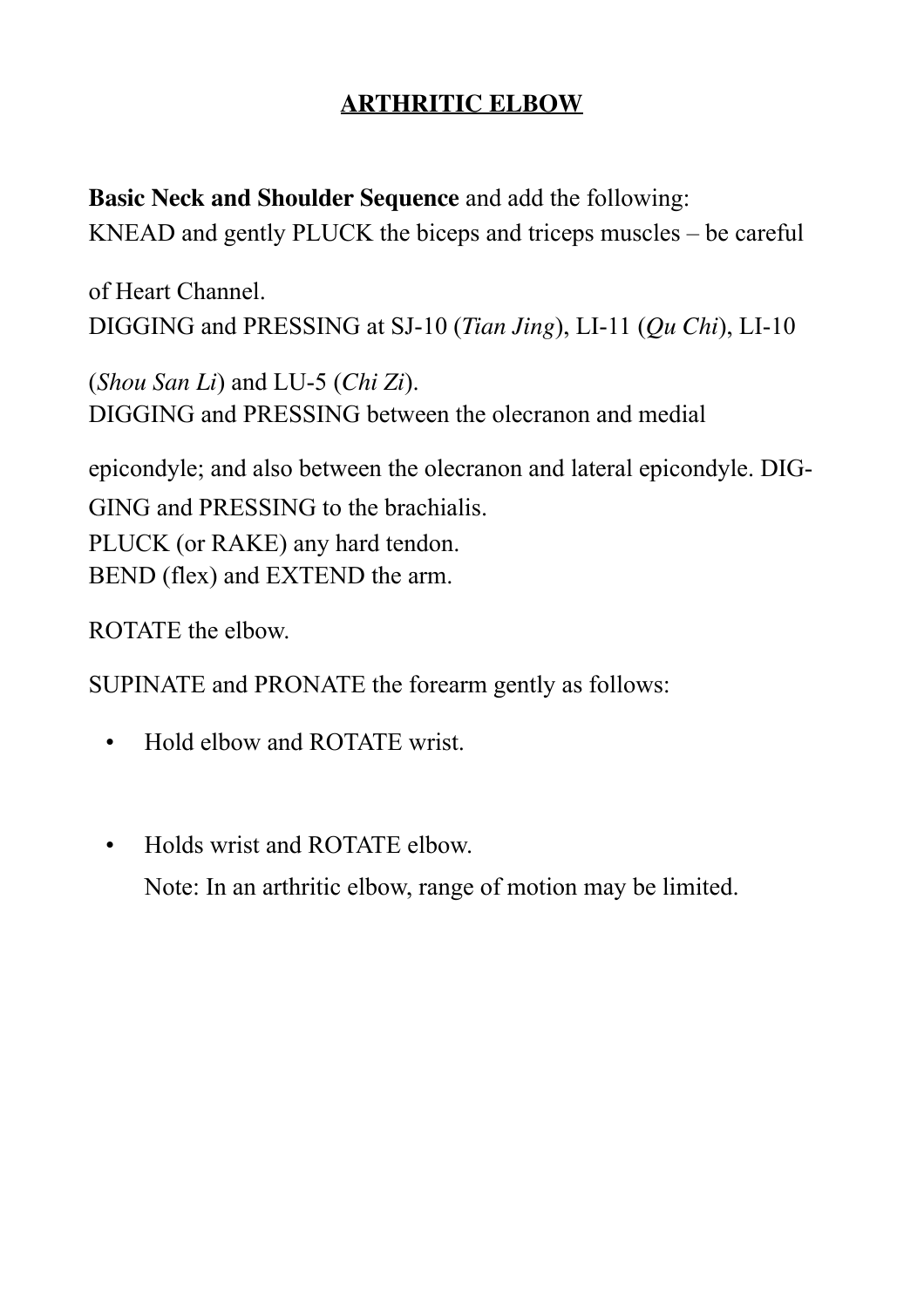## **INJURY TO TENDON SHEATH OF THUMB**

(de Quervain's Tenosynovitis)

This condition may present with pain and/or weakness in the wrist and thumb, especially when lifting heavy objects.

**Basic Neck and Shoulder Sequence** and add the following: Light DIGGING and PLUCKING at the styloid process of the radius with

slight traction of the wrist. PRESSING and DIGGING LU-7 (*Lie Que)*, LU-8 (*Jing Qu*), LU-10

(*Yu Ji*) and LI-5 (*Yang Xi*). KNEAD and ROTATE each metacarpal bone (with traction). BEND and EXTEND the thumb. CHAFE and SCRUB from the styloid process to the thenar eminence. Gentle (handshake) TRACTION and ROTATION of the wrist.

Notes:

- The first dorsal compartment of the wrist includes the tendon sheath that encloses the abductor pollicis longus and the extensor pollicis brevis tendons at the lateral border of the anatomic snuffbox.
- Finkelstein Test: Have the patient make a fist with the thumb inside the fingers. Then extend the wrist into ulnar deviation, i.e., towards the little finger. Test is positive if there is pain on the thumb side of the wrist near the styloid process of radius.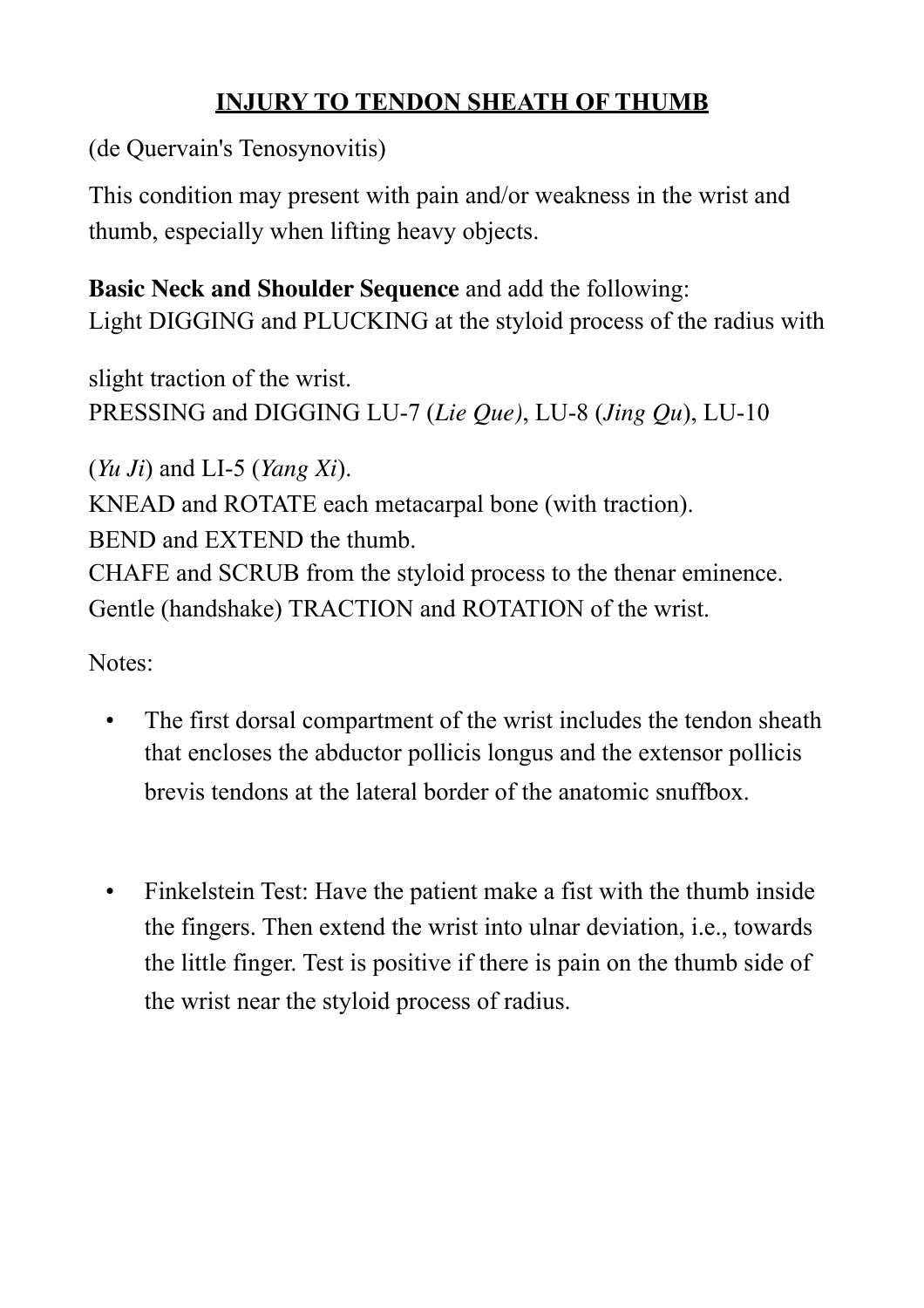## **CARPAL TUNNEL SYNDROME**

**Basic Neck and Shoulder Sequence** and add the following: DIG and SINEW DIVIDE the interosseous membrane (between the

radius and ulna) on the flexor surface of the forearm. PRESS tender points on the Pericardium Channel.

WIPING to yin side of forearm, the palm and the dorsum of the hand (with thumbs).

PRESS and ROUND RUB "*Ah Shi*" Point just distal to PC- 7 (*Da Ling*) located halfway between PC-7 and PC-8.

ROUND RUBBING (gentle) around the carpal tunnel with gentle TRA-CTION/ ROTATION of wrist.

KNEAD AND ROTATE each metacarpal bone (with traction).

PRESS and ROUND RUB SJ-5 (*Wei Guan*) with gentle TRACTION/ RO-TATION of wrist, directing energy towards wrist.

Handshake TRACTION/ ROTATION of wrist (or alternately traction/rotation with interlaced-fingers grip).

Notes:

 • Be careful with pressure over the carpal tunnel. Go only to the depth of

tendon sheath.

• Often Blood Deficiency is involved in this syndrome.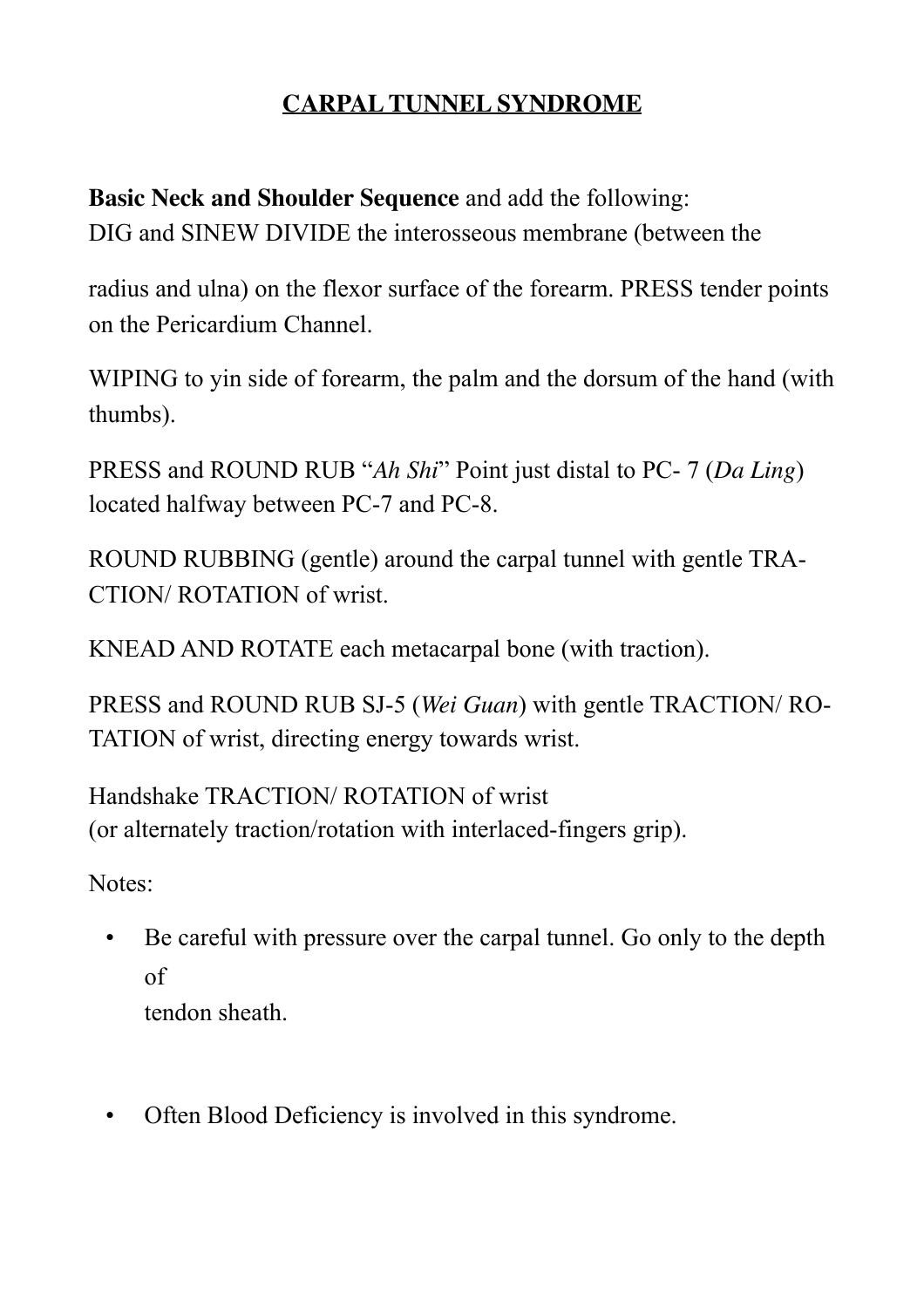• Compression of nerves and blood vessels running down the neck into the

arm can cause symptoms very similar to carpal tunnel syndrome.

- Phalen's Test: Have patient push the back of his/her hands together for one minute. This compresses the carpal tunnel. The test is positive if this position replicates the patient's symptoms.
- Tinel's Test: Tap the median nerve along its course in the wrist. Test is positive when this tapping causes worsening of the tingling in the fingers.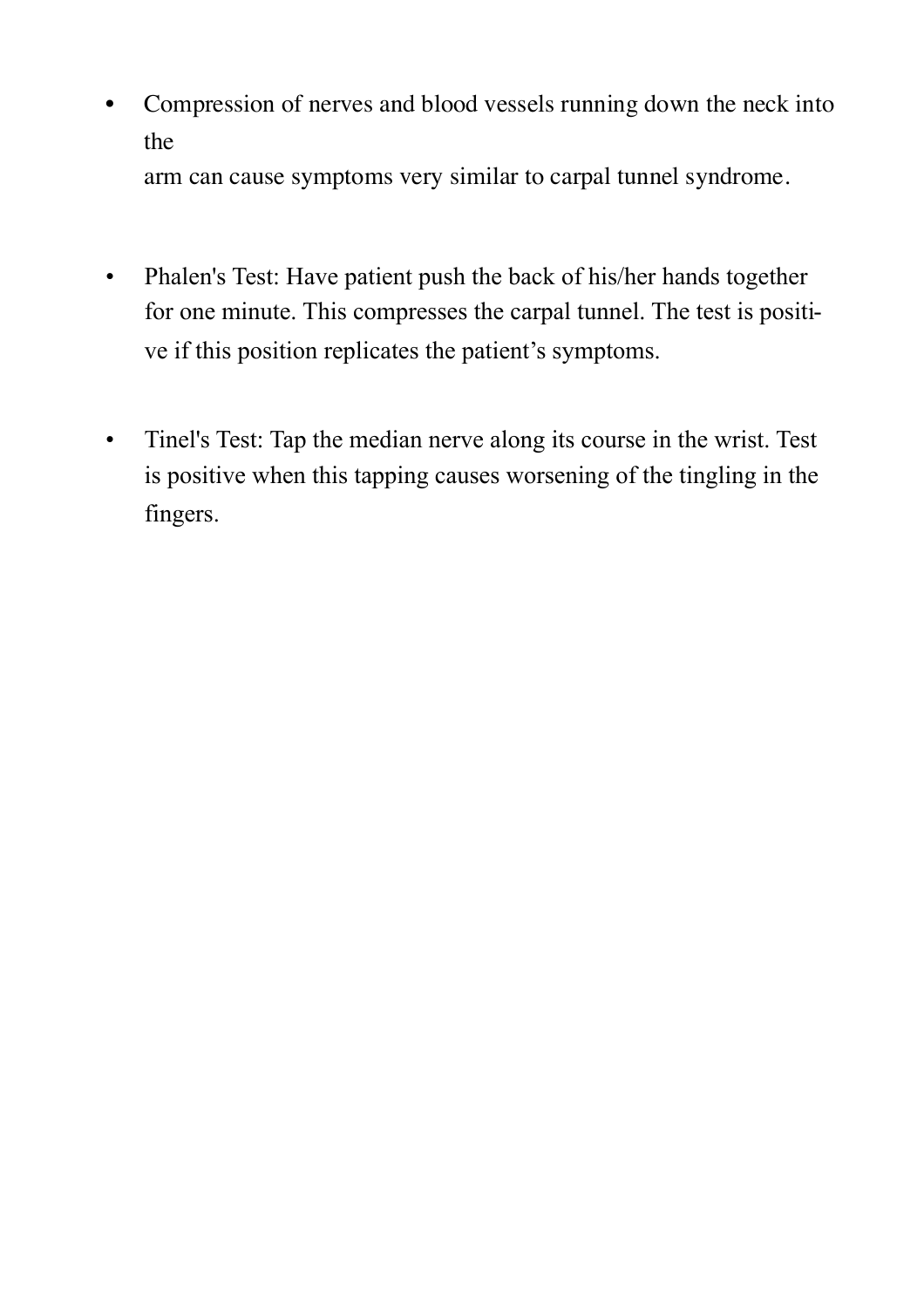#### **GENERAL WRIST PAIN**

**Basic Neck and Shoulder Sequence** and add the following:

DIG & ROUND RUB the brachialis -- access from LU-5 (*Chi Ze*) area at radial side of biceps tendon.

DIG and SINEW DIVIDE the interosseous membrane (between the radius and ulna)

PRESS and ROUND RUB tender points along the Pericardium Channel.

PRESS and ROUND RUB tender points along the Triple Heater Channel.

DIG in the spaces just distal to the junction of the metacarpal bones.

KNEAD and ROTATE the metacarpal bones, with gentle traction.

WIPING to yin side of forearm, carpal tunnel area, the palm and the dorsum of the hand (with thumbs).

Gently TRACTION and ROTATE the fingers. Handshake TRACTION and ROTATE the wrist.